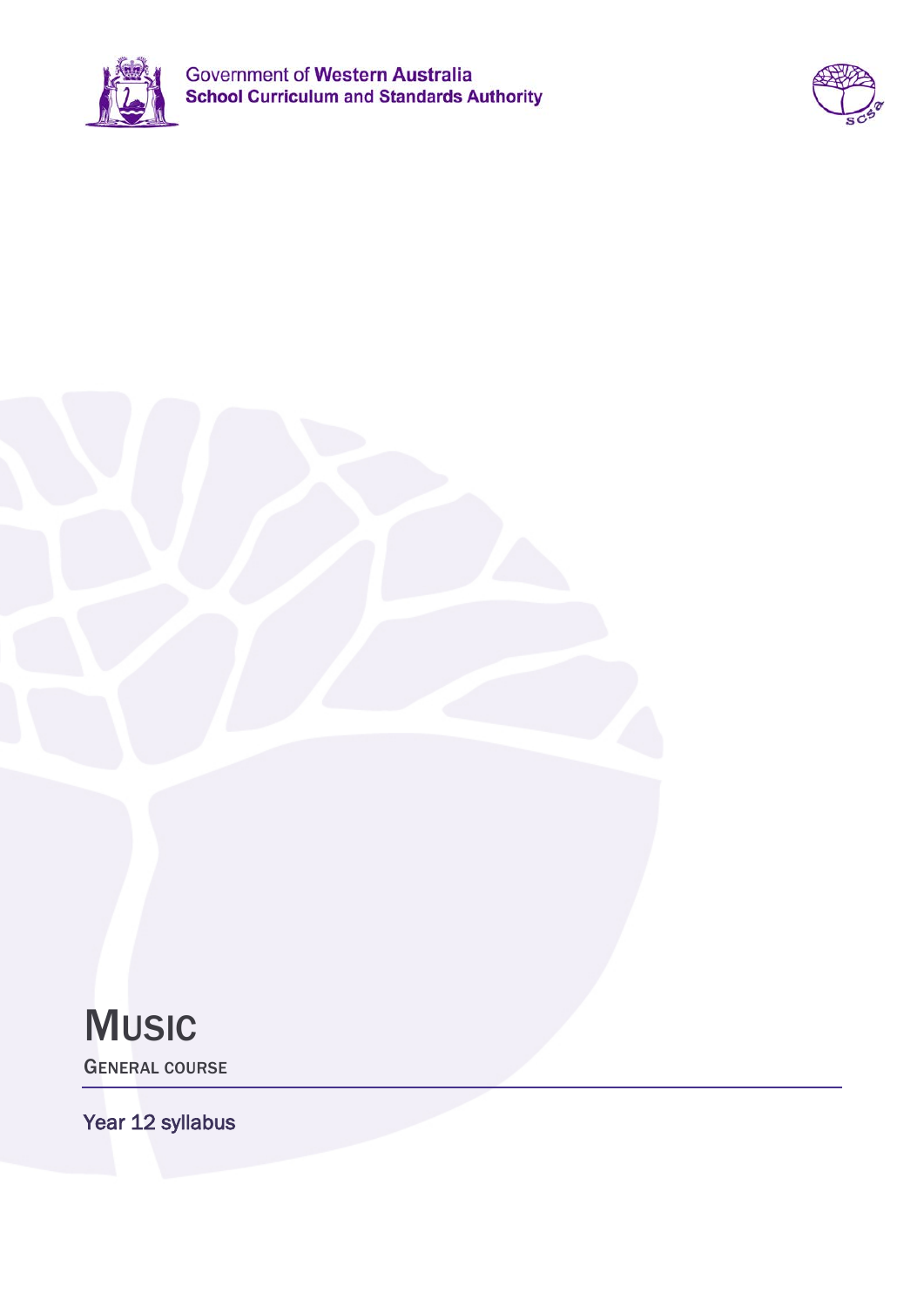#### **IMPORTANT INFORMATION**

This syllabus is effective from 1 January 2017.

Users of this syllabus are responsible for checking its currency.

Syllabuses are formally reviewed by the School Curriculum and Standards Authority on a cyclical basis, typically every five years.

#### **Copyright**

© School Curriculum and Standards Authority, 2017

This document – apart from any third party copyright material contained in it – may be freely copied, or communicated on an intranet, for non-commercial purposes in educational institutions, provided that the School Curriculum and Standards Authority is acknowledged as the copyright owner, and that the Authority's moral rights are not infringed.

Copying or communication for any other purpose can be done only within the terms of the *Copyright Act 1968* or with prior written permission of the School Curriculum and Standards Authority. Copying or communication of any third party copyright material can be done only within the terms of the *Copyright Act 1968* or with permission of the copyright owners.

Any content in this document that has been derived from the Australian Curriculum may be used under the terms of the Creative Commons Attribution 4.0 International (CC BY) licence.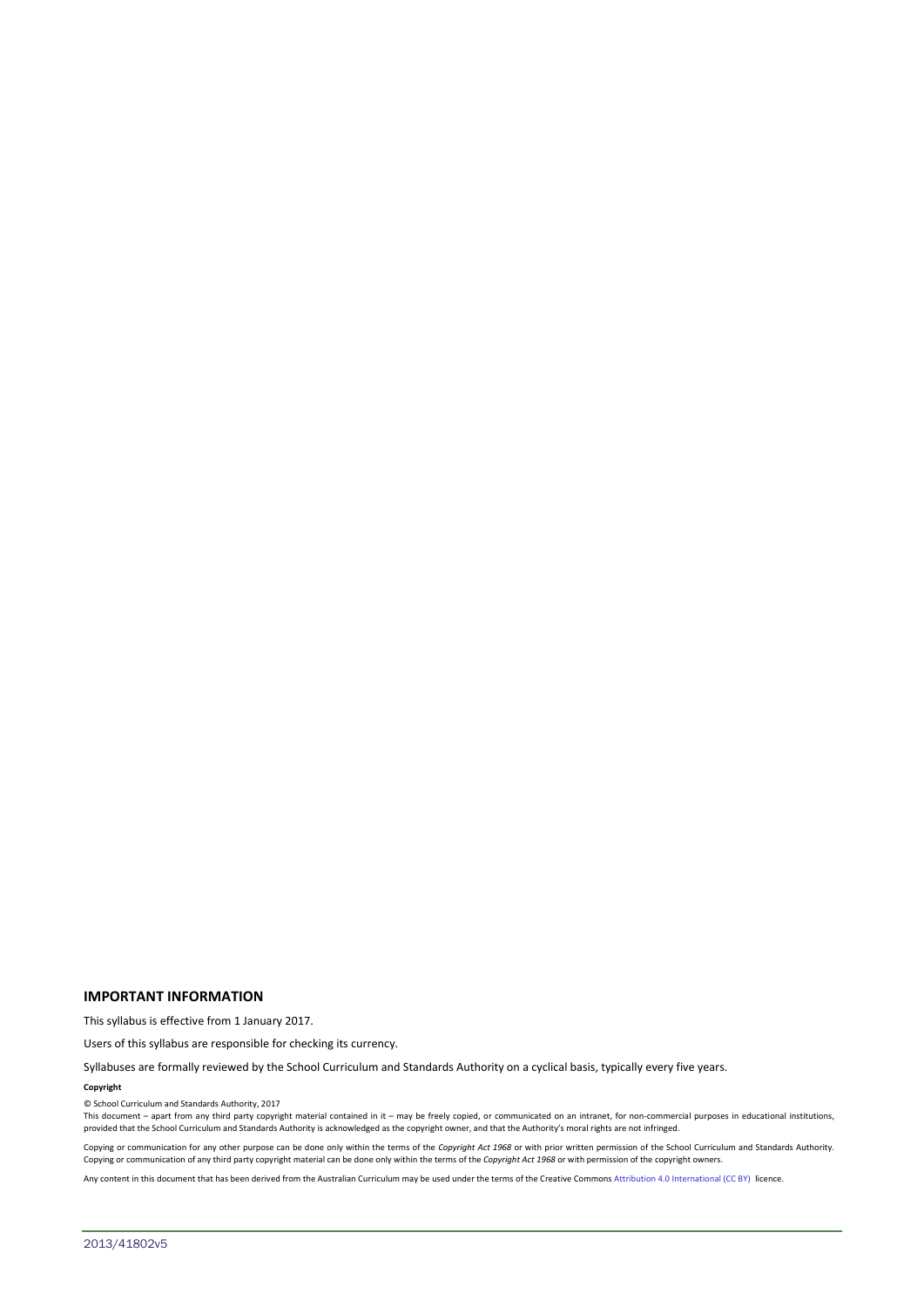## **Content**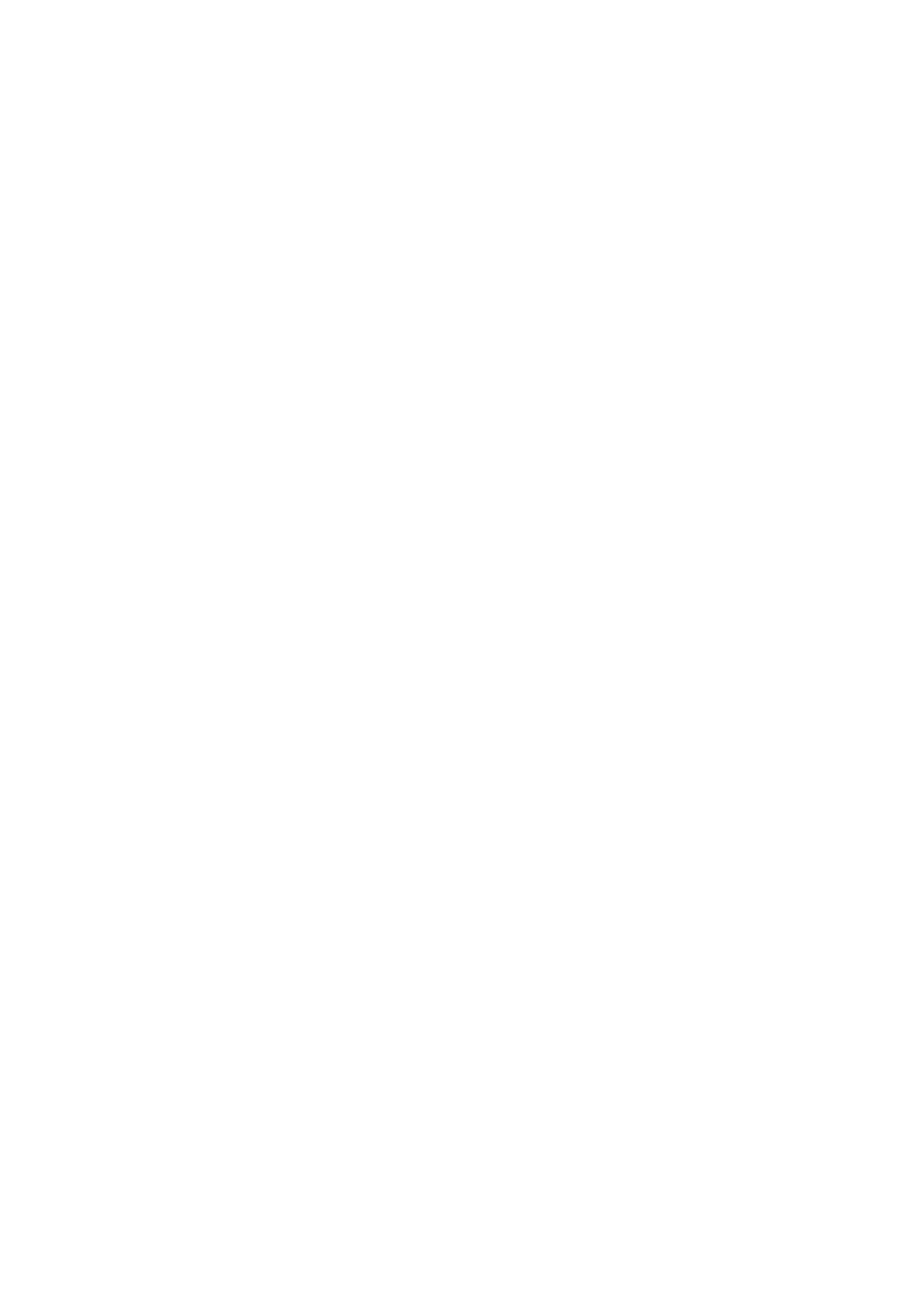## **Rationale**

Music is an aural art form that involves the exploration, organisation and manipulation of sound and silence. Music has the capacity to engage, inspire and enrich students, stimulating imaginative and innovative responses and fostering critical thinking and aesthetic understanding. Music is processed through aural discrimination, memory and emotional response, all of which interact with each other and with physical processes as a means of perceiving, learning, composing and performing.

Students listen, perform, improvise, compose and analyse music, developing skills to confidently engage with a diverse array of musical experiences both independently and collaboratively. Through continuous sequential music learning, students develop music knowledge, skills and understanding to create, communicate and evaluate music ideas with increasing depth and complexity. Students are encouraged to reach their creative and expressive potential, communicating ideas with current and emerging technologies.

Music is an expression of human experience and has a universal place in every culture across the globe and throughout history. Studying music provides the basis for significant lifelong engagement and enjoyment, and fosters understanding and respect for all music and music practices across different times, places, cultures and contexts.

The Music General course encourages students to explore a range of musical experiences through different musical contexts. The course consists of a written component and a practical component, incorporating the following content areas: Aural and theory, Composing and arranging, Investigation and analysis, and Performance. Students can choose to perform on voice or instrument, submit a composition portfolio or complete a production/practical project to fulfil the requirements of the practical component. The Music General course provides an opportunity for creative expression, the development of aesthetic appreciation and the pleasure and satisfaction that comes from listening to and making music independently and collaboratively with others. Studying music may also provide a pathway for further training and employment in a range of professions within the music industry.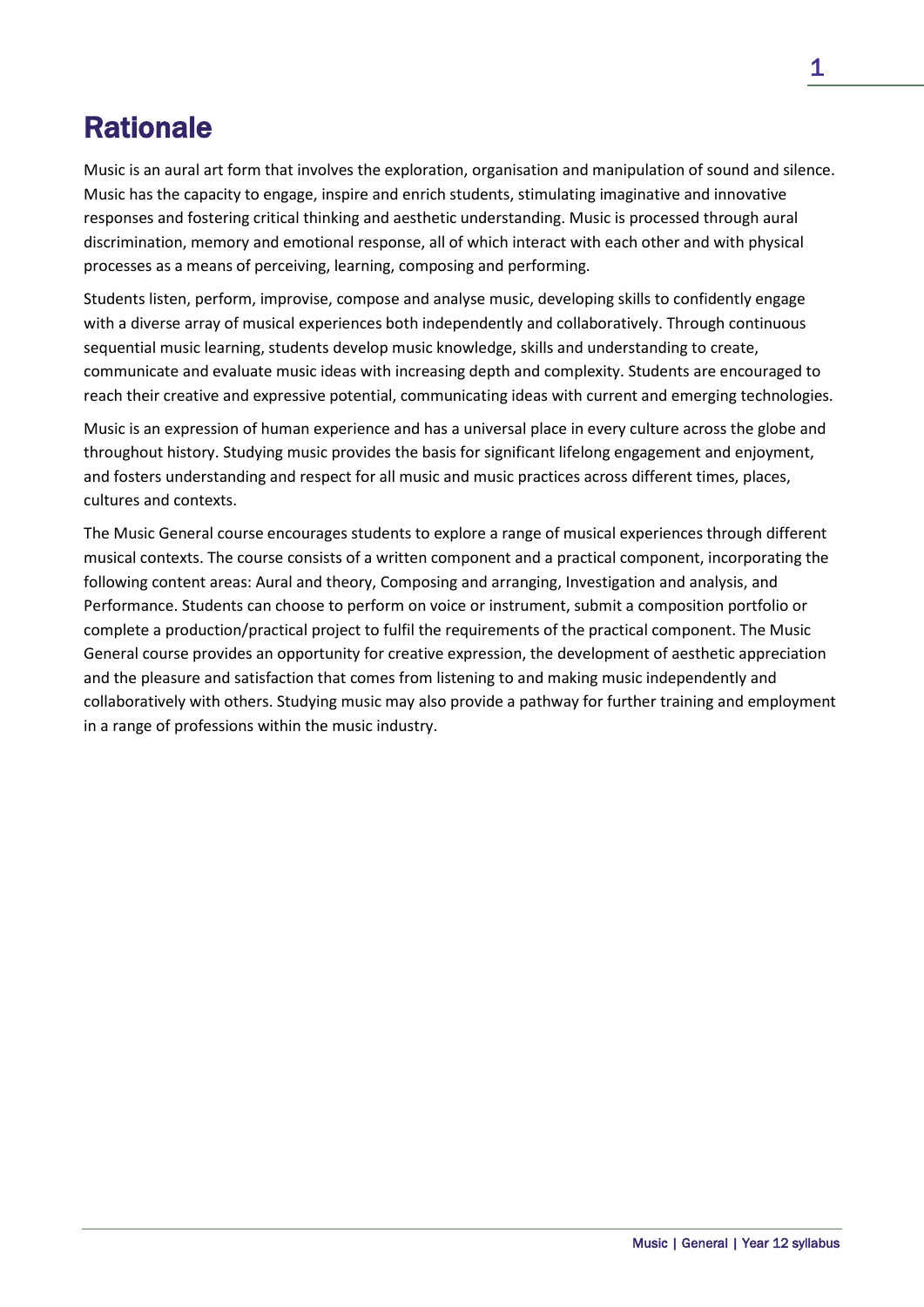## Course outcomes

The Music General course is designed to facilitate achievement of the following outcomes.

### **Outcome 1 – Performing**

Students apply musicianship skills, techniques and conventions when performing.

In achieving this outcome, students:

- demonstrate musicianship and control of instrument specific techniques
- demonstrate stylistic and expressive awareness
- demonstrate awareness of the roles and contributions of other performers and performance contexts and different audience roles.

Students participate in practical activities in instrumental, vocal and ensemble music in a range of settings through formal and informal learning processes. This can involve playing from notation, from memory, improvising, playing by ear and the use of technology.

### **Outcome 2 – Composing/arranging**

Students apply music language, stylistic awareness and knowledge of instrumental and performance techniques when composing or arranging.

In achieving this outcome, students:

- use music language, notation and terminology, skills, techniques and technologies when composing or arranging
- use the elements of music with stylistic and expressive awareness
- understand the roles and needs of performers, audiences and performance contexts.

Students engage in the creative process of improvising, composing, arranging and transcribing music using notation and/or technology. Students have the opportunity to perform their own works or hear them performed by others.

### **Outcome 3 – Listening and responding**

Students respond to, reflect on, and evaluate music.

In achieving this outcome, students:

- respond to the elements and characteristics of music
- reflect on the elements and characteristics of their own and others' music works
- identify and evaluate the elements and characteristics of music.

Students engage with music literature, scores and recordings through activities, including aural and score/visual analysis to recognise, reflect on and critically evaluate music.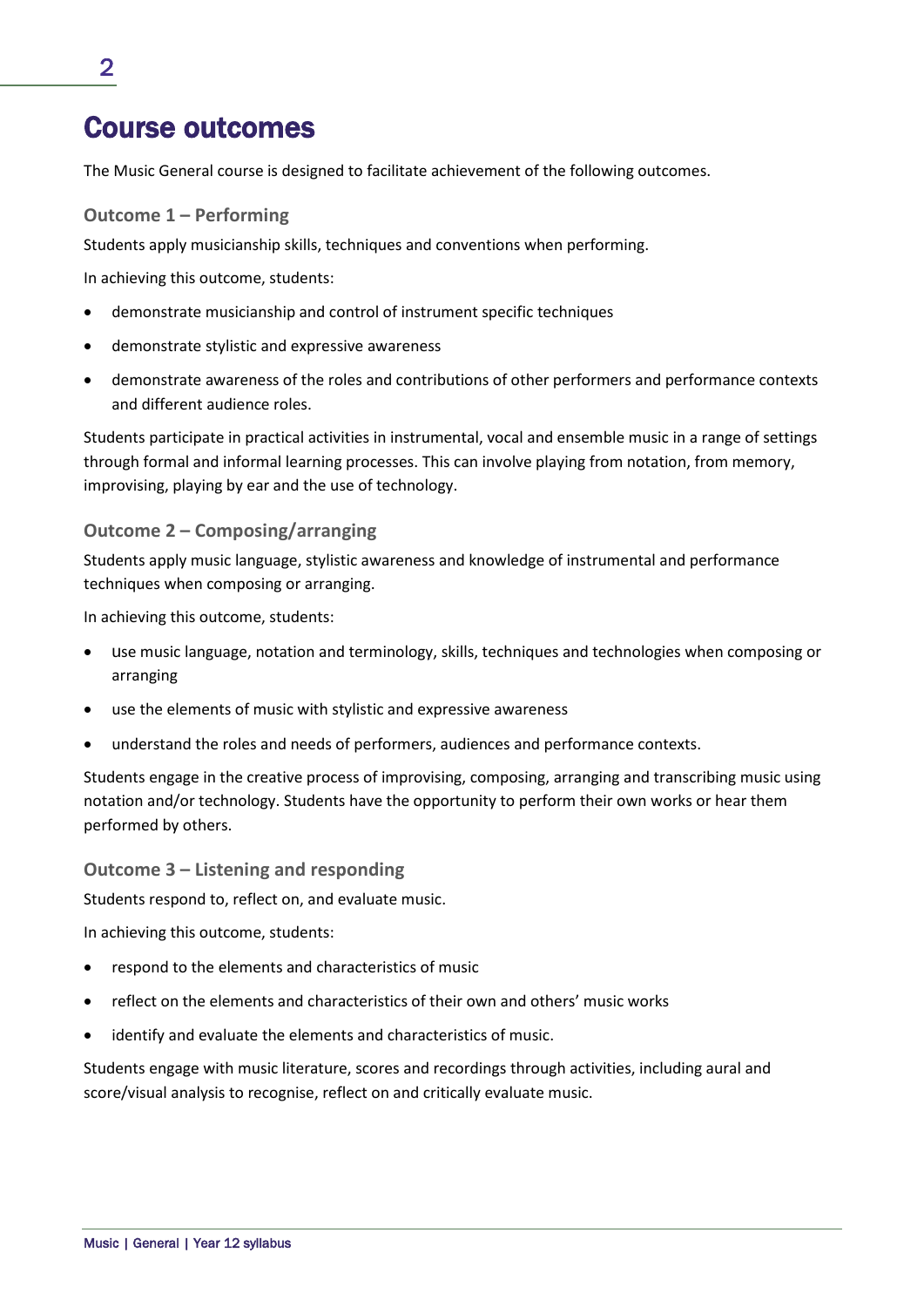### **Outcome 4 – Culture and society**

Students understand how social, cultural and historical factors shape music in society.

In achieving this outcome, students:

- understand how the elements and characteristics of music contribute to specific music works
- understand the ways in which the elements and characteristics of music reflect time, place and culture
- understand the social significance of music across different times, places, contexts and cultures.

Students engage with the wider social and cultural contexts within which music is created and experienced through the study of specific repertoire.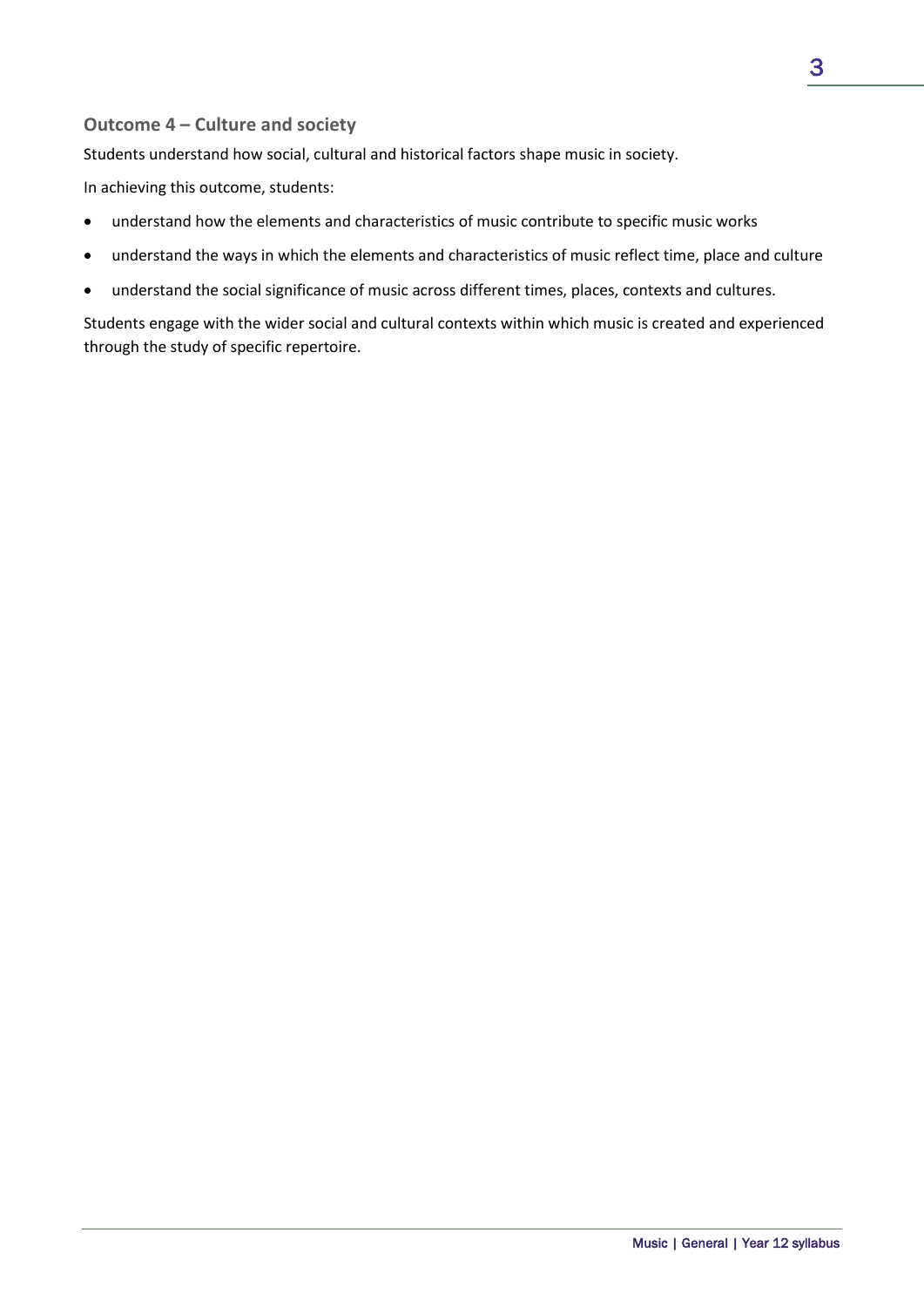## **Organisation**

This course is organised into a Year 11 syllabus and a Year 12 syllabus. The cognitive complexity of the syllabus content increases from Year 11 to Year 12.

### Structure of the syllabus

The Year 12 syllabus is divided into two units which are delivered as a pair. The notional time for the pair of units is 110 class contact hours.

Each unit includes:

- a unit description a short description of the purpose of the unit
- unit content  $-$  the content to be taught and learned.

### Organisation of content

In each unit, the Music General course is divided into a written component and a practical component. It is accessible to students with a varied background and experience in music and is designed to provide a flexible framework through which the areas of content can be taught. The context offered by schools will depend on school resources, staff expertise and student interest and needs. The selected context is the vehicle or framework through which the unit content is delivered. Suggested contexts could include Western Art Music, Jazz, Contemporary Music, Music Theatre, Music for Film and Television, World and Indigenous Musics or Music Technology.

The **written component** is made up of three learning areas:

- Aural and theory The Aural and theory content is generic and not context specific and has been sequentially developed across all four units. The content can be extended and adapted to suit any selected context.
- Composing and arranging based on the selected context, encompassing the elements of music as specified in the Theory content.
- Investigation and analysis The selected context becomes the vehicle or framework through which the Investigation and analysis component is delivered. Students learn how social, cultural and historical factors shape music in society. Learning about music in relation to its social and cultural context illustrates the changing and dynamic character of music and influences the way in which people interpret and present music. Students engage with the wider social and cultural contexts within which music is created and experienced through the study of appropriate repertoire.

The **practical component** can be delivered in a different context to the written component. Delivery of the practical component can require individual tuition from an instrumental teacher or composition tutor/supervisor and will generally take place outside the allocated classroom time. The classroom teacher must be responsible for managing the delivery and assessment process of the practical component. A timetable, program of work and assessment outline is to be agreed to by the classroom teacher, instrumental teacher or composition tutor/supervisor, ensemble director and student to ensure appropriate standards and assessment requirements are met.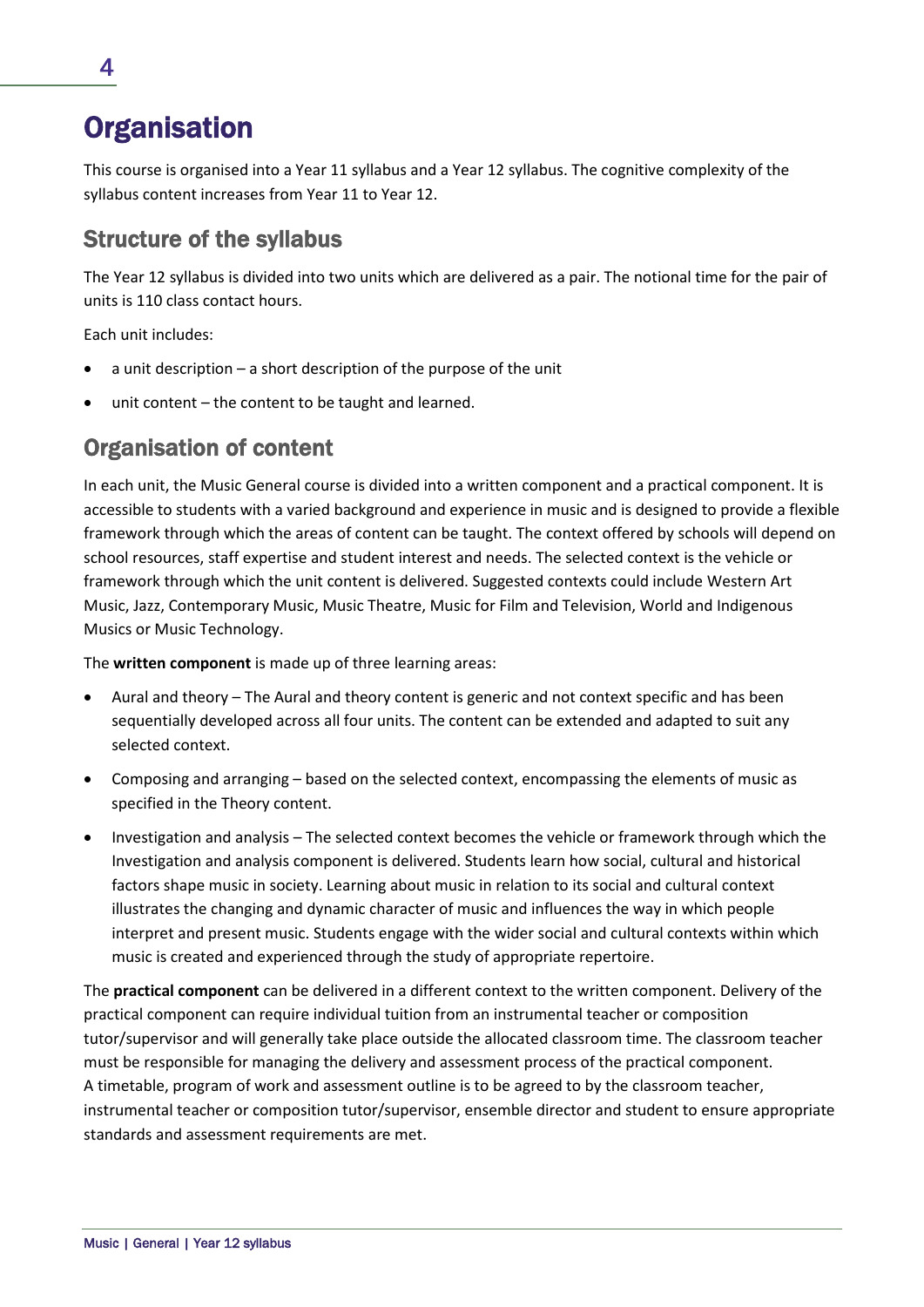Students can select one of three options to complete the practical component:

- Performance on an instrument or voice
- Composition portfolio
- Production or practical task/project

### Representation of the general capabilities

The general capabilities encompass the knowledge, skills, behaviours and dispositions that will assist students to live and work successfully in the twenty-first century. Teachers may find opportunities to incorporate the capabilities into the teaching and learning program for the Music General course. The general capabilities are not assessed unless they are identified within the specified unit content.

### **Literacy**

Music is unique in the Arts in that it has its own language. Students develop music literacy both aurally and visually, exploring the elements of music and using specific symbols, notation and terminology when performing, composing, describing, evaluating and analysing music. They use literacy skills to express ideas and opinions about music and develop aesthetic knowledge using research and analytical skills to compare and evaluate music from a variety of contexts, times and cultures.

### **Numeracy**

In the Music General course, students use numeracy knowledge and skills to compose, interpret, analyse and record music. They explore and apply compositional processes involving the use and manipulation of time, patterns, forms and structures, recording skills; time, ratio, rate, layers and analytical skills; identifying the use of the elements of music, including form, structure, rhythm and texture.

### **Information and communication technology capability**

Music students use technology to create, improvise, compose, arrange, perform and communicate music ideas. Students use digital technologies to locate, access, select and evaluate information, work collaboratively, share and exchange information and communicate with a variety of audiences.

### **Critical and creative thinking**

When creating and sharing music, students draw on their imagination, aesthetic knowledge, analytical and critical thinking skills. They provide feedback, express personal preferences and consider opinions and interpretations to refine their music making both individually and collaboratively. When analysing music, they reflect critically and creatively on the thinking and processes that underpin music making, identifying and evaluating the use of the elements of music and considering cultural, social and historical influences across a variety of styles, contexts, times and cultures.

### **Personal and social capability**

Learning music promotes self-discipline, initiative, confidence, empathy and adaptability as students practise, rehearse and perform individually and collaboratively. They learn to empathise with, and respect, the emotions, needs and situations of others to appreciate diverse perspectives and negotiate different types of relationships. Students learn to communicate effectively, work collaboratively, make considered

5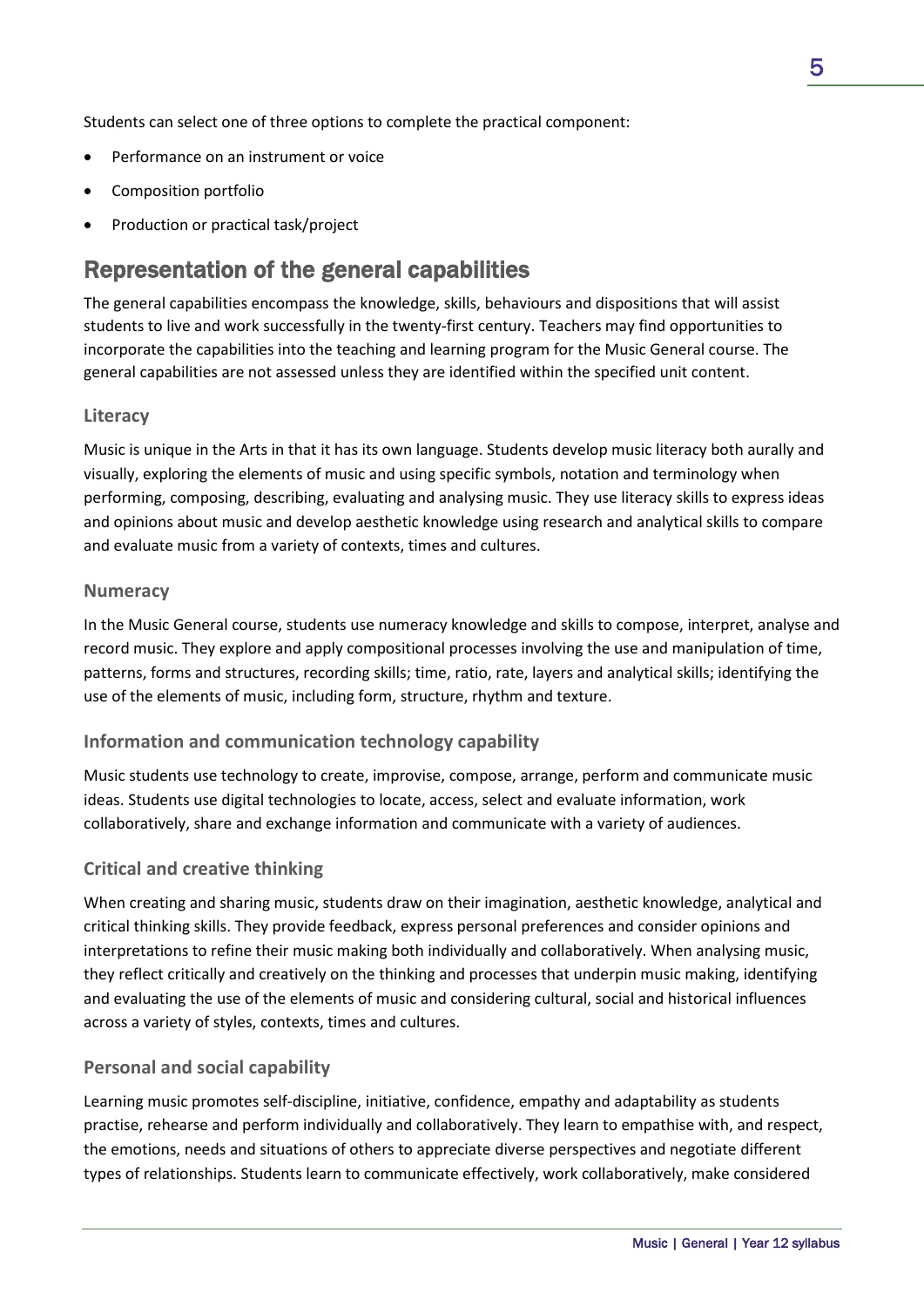and informed decisions and show leadership when making and responding to music as performers and audience members.

### **Ethical understanding**

Students develop and apply moral, social and ethical understanding when composing, performing, evaluating and recording music. This includes an awareness of copyright, intellectual and cultural property rights, respect of ethical, cultural and social factors which may govern or influence the creation, performance or recording of a musical work.

### **Intercultural understanding**

Students develop and practise intercultural understanding through performing, analysing and composing music from a range of cultures, times and contexts. They explore the influence and impact of cultural, social and historical practices and traditions on musical developments and are encouraged to consider and demonstrate respect and empathy as performers and audience members.

### Representation of the cross-curriculum priorities

The cross-curriculum priorities address the contemporary issues which students face in a globalised world. Teachers may find opportunities to incorporate the priorities into the teaching and learning program for the Music General course. The cross-curriculum priorities are not assessed unless they are identified within the specified unit content.

### **Aboriginal and Torres Strait Islander histories and cultures**

The Aboriginal and Torres Strait Islander cultures carry an ancient tradition with stories of the Dreaming that are both unique and share parallels with other ancient cultures. Exploration of the history and cultures of Aboriginal and Torres Strait Islander cultures provides a rich opportunity to build a greater understanding of a part of Australian history as well as fostering values of mutual understanding and respect between cultures included under the broad identity of this country.

### **Asia and Australia's engagement with Asia**

The Asia region represents a highly diverse spectrum of cultures, traditions and peoples with a third of the world's population located immediately north of Australia. Engaging in a respectful exploration of particular traditions from countries like China, India, North Korea, South Korea and Japan, for example, enables students to understand more deeply the values and histories of our near neighbours with whom we share important interrelationships.

### **Sustainability**

Students consider sustainable practices and develop world views that recognise the importance of social justice, healthy ecosystems and effective action for sustainability. Through their music, they may use creative problem solving to address behaviours contributing to negative and positive impacts on our environment, and challenge, inspire and persuade others to take positive action for sustainable futures.

### 6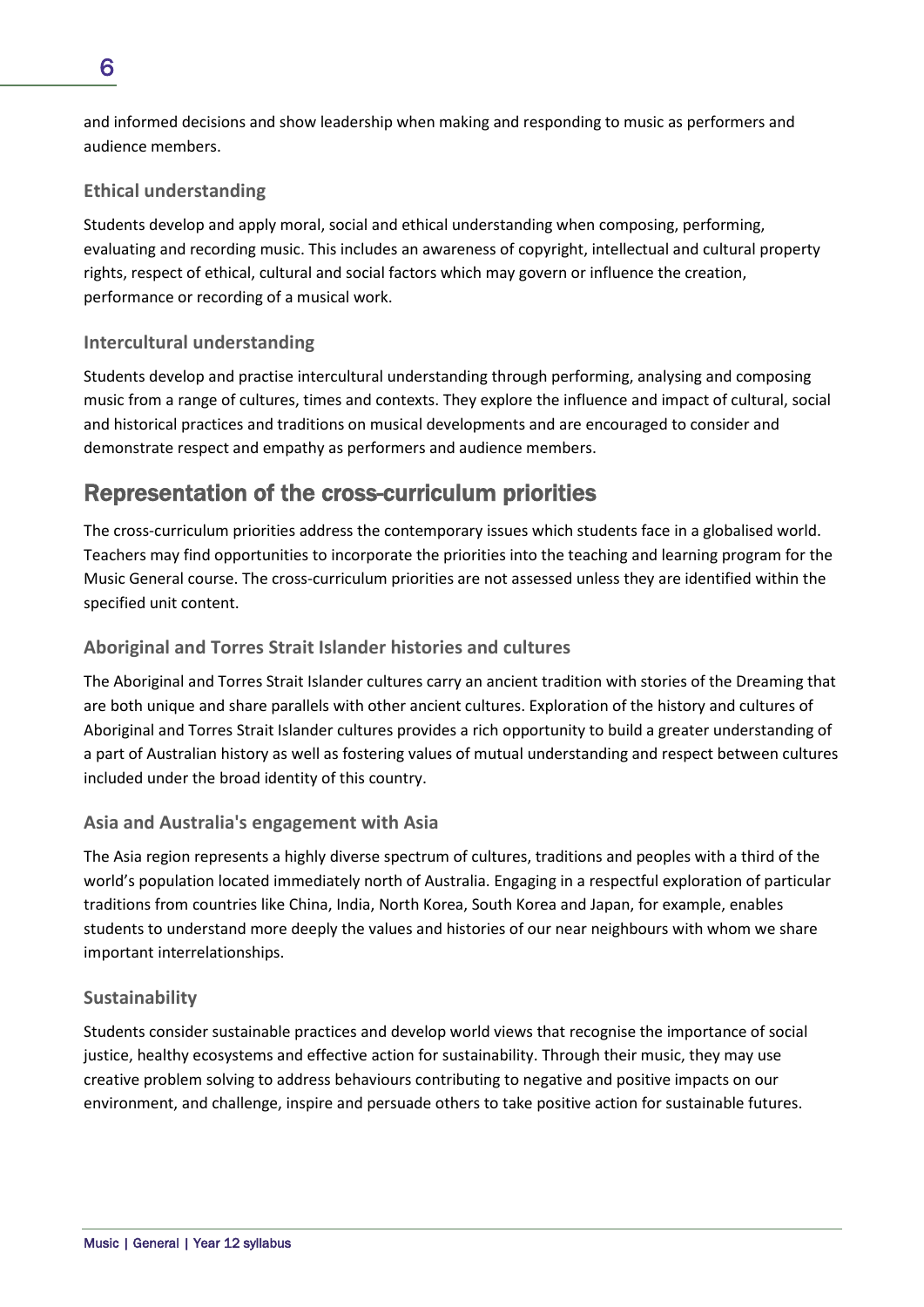## Unit 3

### Unit description

In this unit, students develop their skills, knowledge and understanding to listen to, compose, perform and analyse music. They develop aural and music literacy skills and learn how the elements of music can be applied when performing, composing and responding to music. Students learn about how music is created and performed, analysing musical works and exploring how social, cultural and historical factors shape music in the specific context selected for study.

Students develop skills, confidence and stylistic awareness to engage in music making as performers and audience members both individually and collaboratively.

### Suggested contexts

The selected context becomes the vehicle or framework through which the unit content is delivered. Suggested contexts could include Western Art Music, Jazz, Contemporary Music, Music Theatre, Music for Film and Television, World and Indigenous Musics or Music Technology.

### Unit content

An understanding of the Year 11 content is assumed knowledge for students in Year 12. It is recommended that students studying Unit 3 and Unit 4 have completed Unit 1 and Unit 2.

This unit includes the knowledge, understandings and skills described below.

### **Aural and theory**

### **Practical vocal exercises**

sight-singing using examples based on the aural skills outlined in this unit.

### **Rhythm and duration**

• simple metres for dictations, imitations, call and responses and discrepancies

 $\frac{2}{4}$ ,  $\frac{3}{4}$ ,  $\frac{4}{4}$  or C

• compound metres for dictations, imitations, call and responses and discrepancies

### $\frac{6}{8}$

simple metre rhythms for dictations, imitations, call and responses and discrepancies derived from

, , , , , ,

• simple metre rests for dictations, imitations, call and responses and discrepancies

```
- , \frac{1}{2} , \frac{1}{2} , \frac{1}{2}
```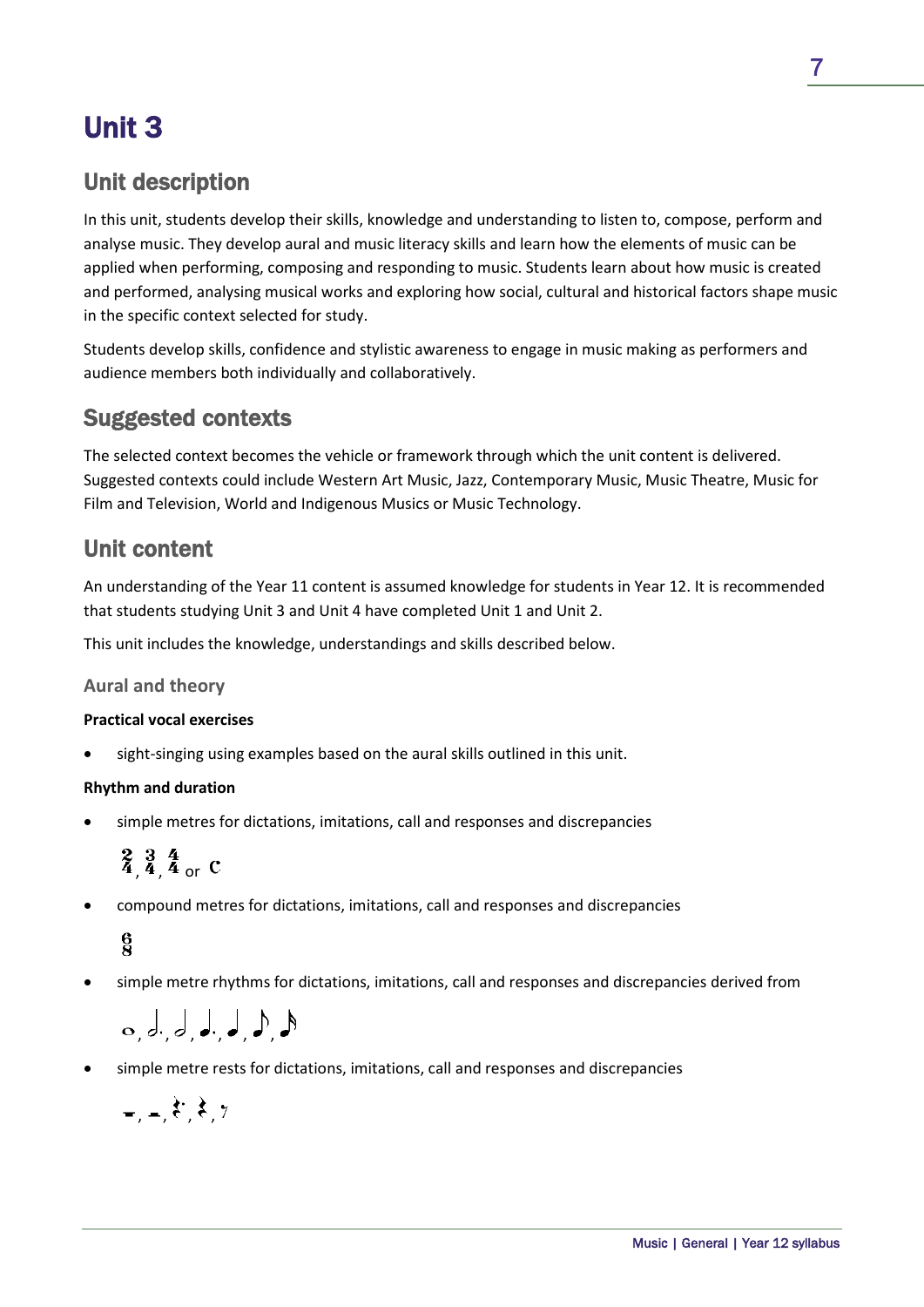• subdivisions of the crotchet beat in simple metres for dictations, imitations, call and responses and discrepancies



- compound metre rhythms for dictations, imitations, call and responses and discrepancies derived from  $J, J, J, \Lambda$
- compound metre rests for dictations, imitations, call and responses and discrepancies

 $\stackrel{\rightarrow}{\rightarrow}$   $\stackrel{\rightarrow}{\rightarrow}$   $\stackrel{\rightarrow}{\rightarrow}$ 

• subdivisions of the dotted crotchet beat in compound metres for dictations, imitations, call and responses and discrepancies

$$
\begin{array}{c}\n\overbrace{\phantom{aaaa}}\n\end{array}
$$

- anacrusis/upbeat/pick-up
- ostinato/riff
- ties
- correct grouping of rhythms and rests within the bar
- rhythmic dictation
	- $-4-8$  bars
- rhythmic discrepancies
	- rhythm (including time signature)
	- at least two rhythmic discrepancies in a short musical example.

### **Pitch – melody, harmony and tonality**

- scales
	- **•** treble and bass clef, ascending and descending
	- **EXEGGS** key signatures up to two sharps and two flats
	- major, major pentatonic, minor pentatonic, natural minor, harmonic minor
- intervals
	- diatonic, melodic and harmonic, ascending, within an octave
		- o major, minor, perfect
- melodic dictation
	- 4–8 bars, in treble and bass clef, starting note and rhythm may be given
	- key signatures up to two sharps and two flats
- pitch discrepancies
	- at least two pitch discrepancies in a short musical example
- tonal qualities
	- specific to scales listed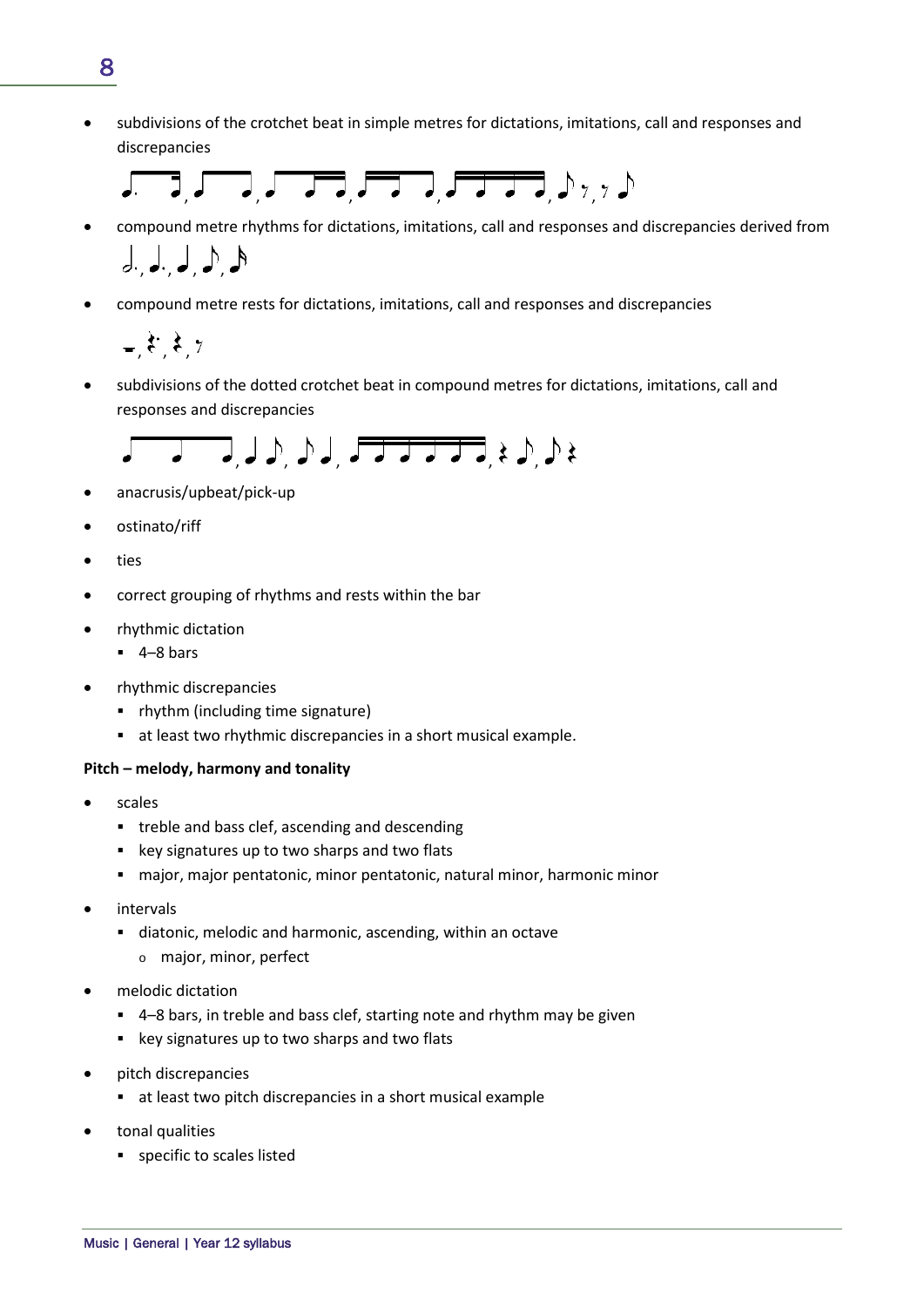- modulation
	- to the relative major or minor
	- to the dominant
- chords
	- **EXECT:** key signatures up to two sharps and two flats
	- **•** root position
		- $\circ$  major, minor, dominant 7<sup>th</sup>
	- **•** primary triads
- chord progressions
	- up to 4 bars, key signatures up to two sharps and two flats in major keys only
	- Roman numerals and chord names where appropriate
		- o Roman numerals
			- − major: I, IV, V, V7 and vi
			- − minor: i, iv, V and V7
		- o chord names (as shown in C tonalities)
			- − major: C, F, G, G7 and Am
			- $-$  minor: Am, Dm, E and E<sup>7</sup>.

### **Tempo**

- terminology/symbol for tempo (to be used in conjunction with context-specific terminology)
	- fast (*allegro*), moderate (*moderato, andante*), slow (*adagio*).

### **Expressive elements**

- terminology/symbol for dynamics
	- very soft/*pianissimo (pp),* soft/*piano (p),* moderately soft/*mezzo piano (mp),* moderately loud/*mezzo forte (mf),* loud/*forte (f) ,* very loud/*fortissimo (ff)*
- terminology/symbol for changes in intensity of sound
	- *decrescendo (decresc.), diminuendo (dim.), crescendo (cresc.)*
- terminology/symbol for articulations
	- smooth and connected/*legato*, short and detached/*staccato*, accent, strong, sudden accent/ *sforzando (sfz).*

### **Texture**

unison/single line, homophonic/melody with accompaniment, canon, polyphonic, multi-voice.

### **Form/structure**

- forms as listed below to be studied as appropriate to selected context
	- binary/AB, ternary/ABA, AABA (popular song form), rondo/ABACA or theme and variations
- signs/symbols
	- **bar line, double bar lines, final bar line, repeat signs,**  $1^{st}$  **and**  $2^{nd}$  **time bars**
	- pause, *coda, fine, D.C al fine, D.C al coda, dal segno*
- compositional devices
	- ostinato/riff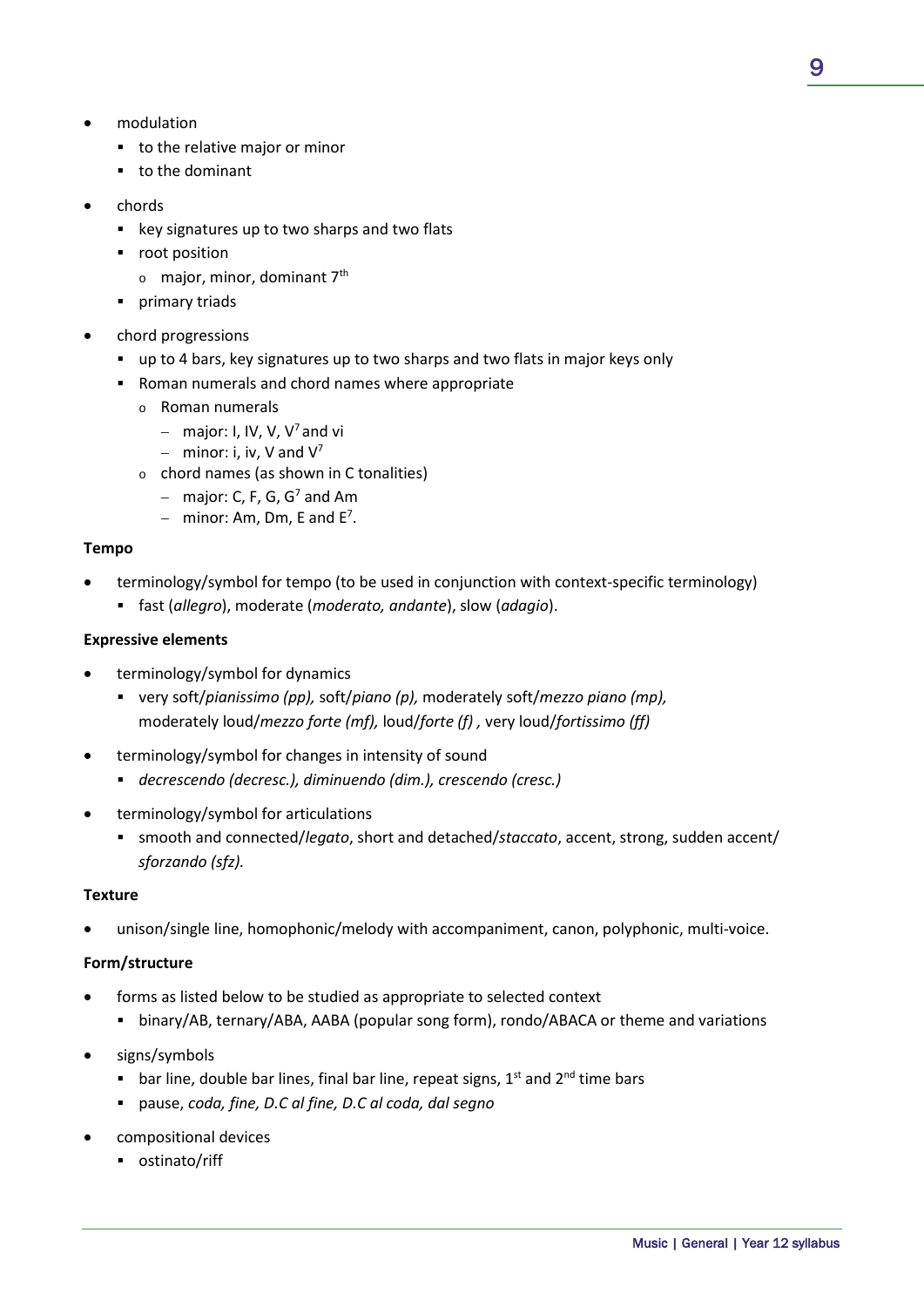### 10

- pedal
- sequence.

### **Timbre**

Instruments

- identification and description of tonal qualities
	- **string** 
		- o violin, viola, cello, double bass
	- woodwind
		- o flute, clarinet, saxophone (alto and tenor)
	- **u** brass
		- o trumpet, trombone, tuba
	- **•** percussion
		- $\circ$  timpani, snare drum, bass drum, crash cymbals, suspended cymbals, triangle, tambourine,
		- shaker, xylophone, glockenspiel, wind chimes, drum kit
	- **guitar** 
		- o acoustic guitar, electric guitar, electric bass guitar
	- **EXEC** keyboard
		- o piano, electronic piano, synthesiser
	- voice
		- o female (soprano, alto), male (tenor, bass)
	- didgeridoo, claves/clapping sticks
	- solo, group/ensemble.

### **Aural and visual analysis**

- aural and visual analysis of music extracts related to the selected context
- identification from a short musical excerpt, the elements of music as specified in the aural and theory content
	- number of instruments and/or voices
	- type of instruments and/or voices
	- **netre**
	- genre/style/era/period
	- suitable tempo indications
	- **tonality**
	- **textural features**
	- $-$  form
	- **•** rhythmic, melodic and harmonic elements
	- **suitable dynamics**
	- appropriate articulations
	- compositional devices
	- **EXECUTE:** instrumental timbres and colouristic effects.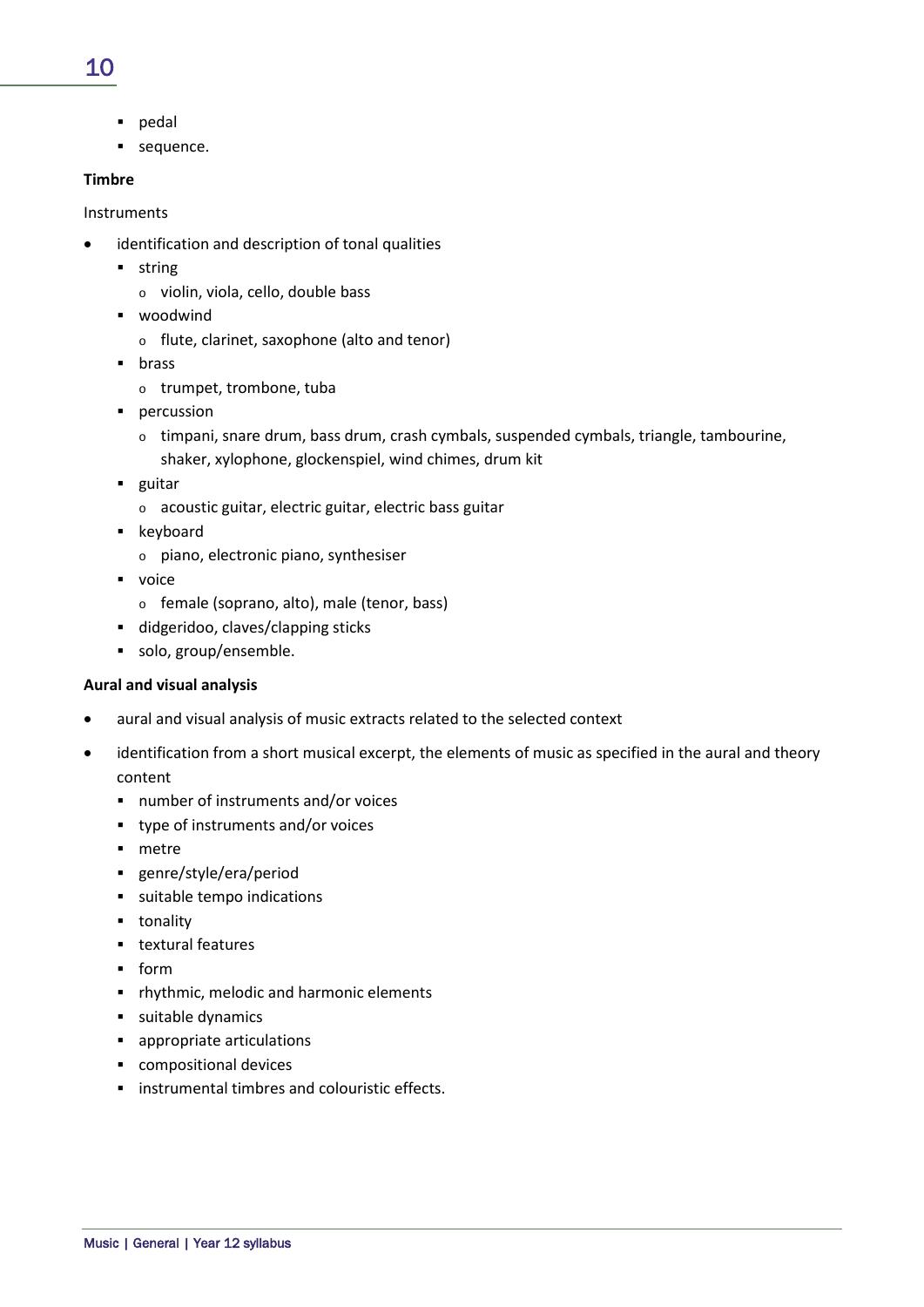### **Additional theory**

- knowledge and function of treble and bass clef
- notes and letter names, including leger lines, in treble and bass clef
- key signatures up to and including three sharps and three flats
- accidentals
	- sharps, flats, naturals
- scales
	- treble and bass clef, ascending and descending, key signatures up to three sharps and three flats
		- o major pentatonic, major, natural minor, minor pentatonic, harmonic minor
- scale structure and patterns
- scale degree numbers and/or *sol-fa* names
- **intervals** 
	- treble and bass clef diatonic, key signatures up to three sharps and three flats, ascending and descending within an octave
		- o major, minor, perfect
- chords/chord progressions/chord analysis
	- major and minor key signatures up to three sharps and three flats
	- **treble and bass clef**
	- **•** root position (block) and arpeggios (broken)
		- $\circ$  major, minor, diminished, dominant 7<sup>th</sup>
	- **•** primary triads
		- o root position and first inversion
	- **secondary triads**
	- **•** root position and first inversion
		- o chord vi in major keys
- accents, articulations and ornamentations



- timbre
	- **·** instrument
		- o identification, purpose, physical features
		- o where it is used
		- o how it is played
		- o description of tonal qualities
		- o playing techniques.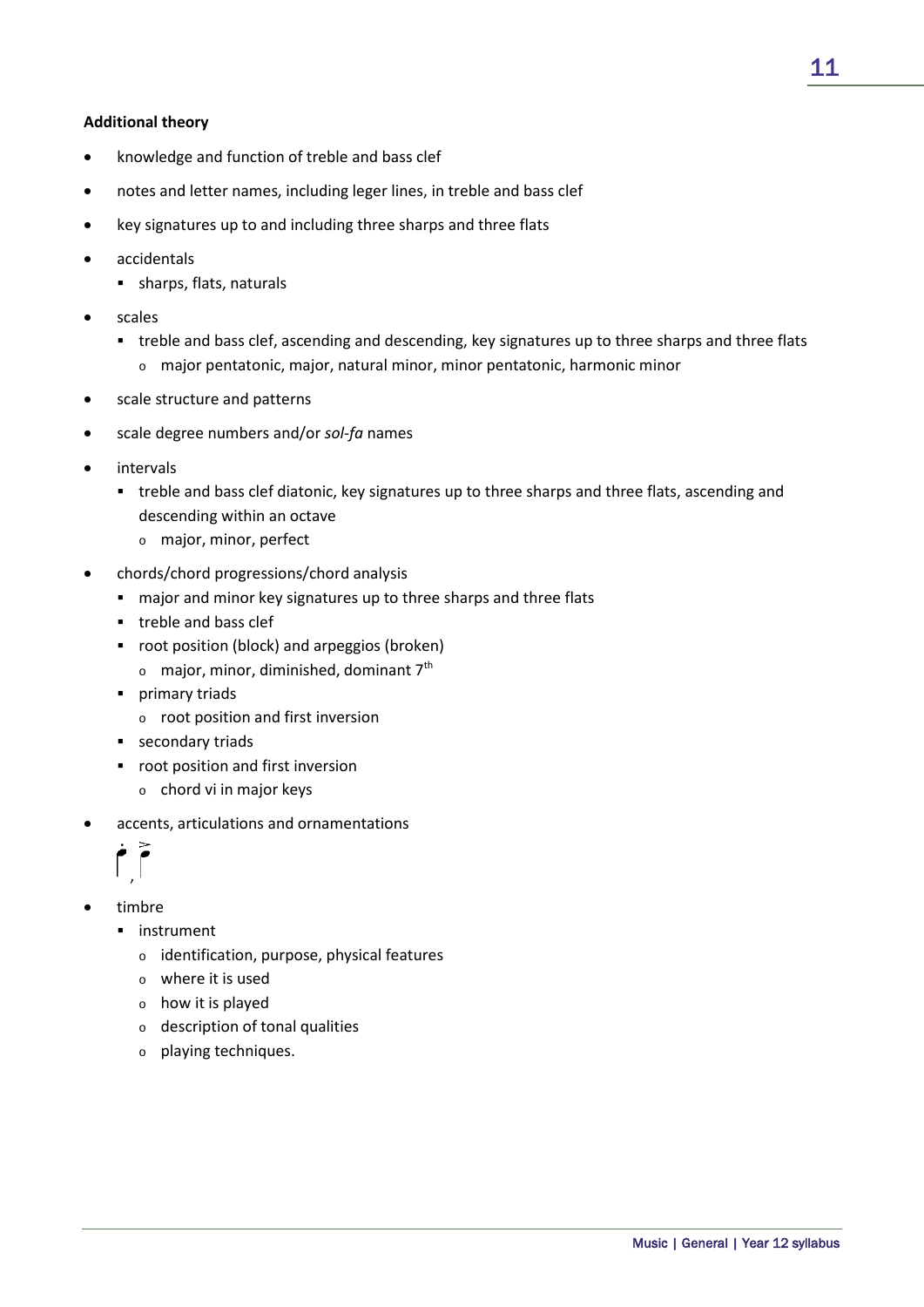### **Composing and arranging**

Compositions and arrangements based on the chosen style, encompassing the elements of music as specified in the Theory content.

### **Melody writing**

- from a given motif
- for a given rhythmic pattern
- for a given chord structure
- for given or original lyrics.

### **Harmonisation**

- harmonising given melodies using root position and first inversion chords
- analysing a given score comprised of up to four instruments/parts.

### **Accompaniment writing**

- identifying and analysing different accompaniment styles
- creating an appropriate accompaniment pattern for a given or original melody.

### **Arranging**

- arranging and transposing using treble and bass clef and B flat instruments
- identifying, analysing and realising instrumental devices and techniques for up to four instruments/voices
- creating, generating and manipulating sounds and sound qualities using available technology.

### **Form-based compositions**

- composing for solo voice or instrument using either binary (AB) or ternary/song form (ABA/AABA), rondo (ABACA), theme and variations or basic 12-bar blues
- composing context/style-specific compositions using appropriate scales, tonalities and notation.

### **Investigation and analysis**

### **Context**

- examination of the main characteristics and features of the context/culture, genre/style or era/period selected for study
- visual and aural analysis of representative works in the chosen context
	- at least two works must be studied, by different composers/performers, representing different stages/styles of development in the selected context
- analysis of social, cultural, economic, historic, political, technological and musical influences.

### 12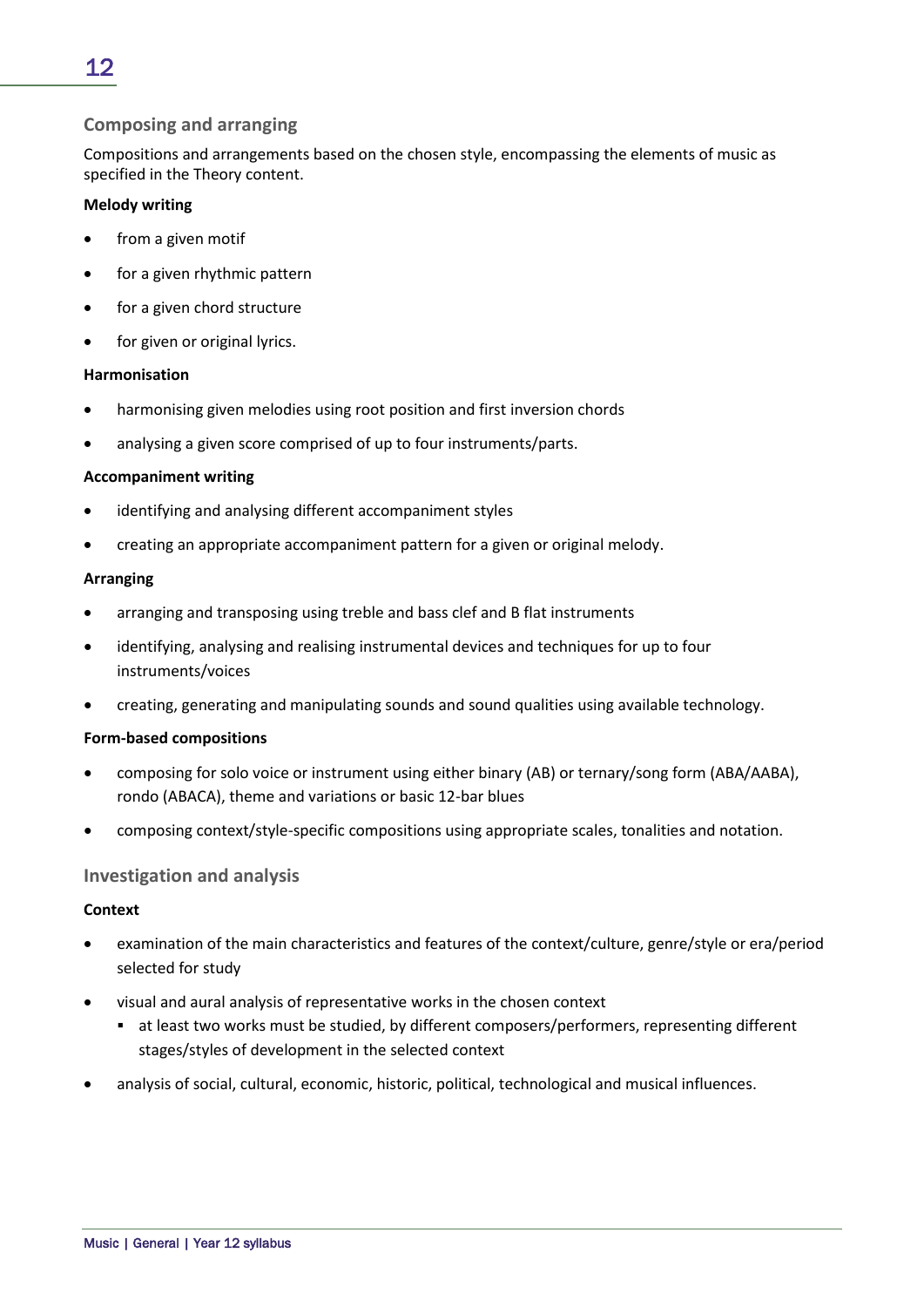### **Composers/arrangers/performers**

- identification of prominent composers/arrangers/performers and analysis of their contributions to the development of a style/genre and context over an appropriate range of eras/periods of development
- comparisons between prominent composers/arrangers/performers of the context in the same era/period and other eras/periods of development
- influences upon prominent composers/arrangers/performers
- influential works, performances and/or recordings.

### **Musical characteristics**

- identification and analysis of important and defining musical characteristics and compositional techniques
- instrumentation/orchestration, instrumental/vocal techniques appropriate to the context
- stylistic/contextual characteristics and performance conventions
- use of context-appropriate notation and terminology.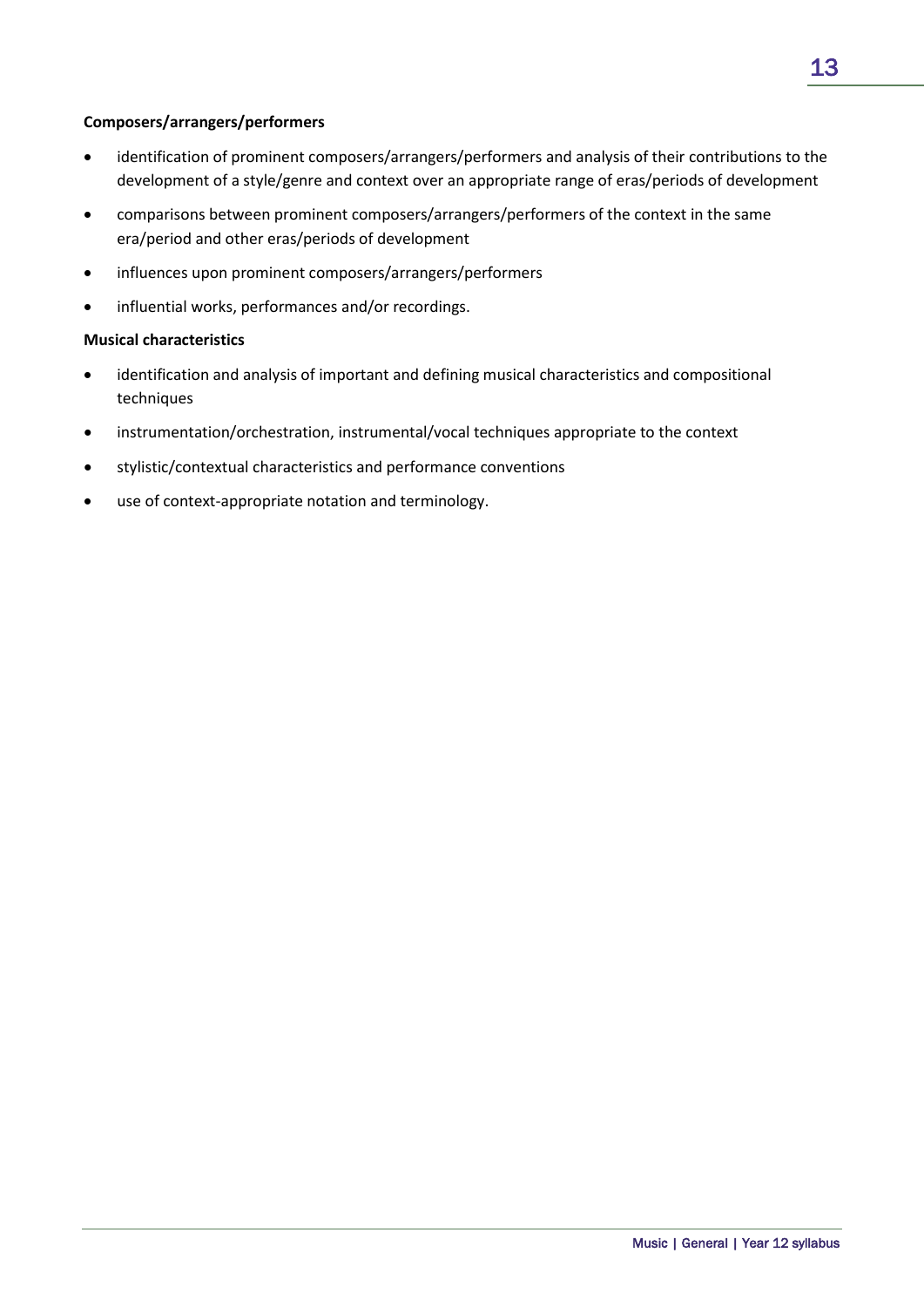### Practical component

Students can select **one** of three options to complete the practical component:

- **Performance**
- Composition portfolio
- Production/Practical project.

### **Performance**

Performance assessment can be demonstrated as a soloist and/or as part of an ensemble and assessment can be completed by the classroom teacher, instrumental teacher and/or ensemble director. Students should be encouraged to participate in relevant ensembles and given regular performance opportunities to build confidence and prepare for performance assessments.

The Practical component is worth 40% of the overall school-based assessment.

### • **Prepared repertoire (20%)**

 students will perform with technical skills and stylistic interpretation appropriate to the selected repertoire.

### • **Other performance activities (20%)**

The remaining 20% is to be distributed between at least two of the following other performance activities:

- **Technical work**
	- o skills and techniques appropriate to the chosen instrument/voice
- **Fight-reading** 
	- o performing excerpts appropriate to the chosen instrument/voice
- **F** Improvisation
	- o improvisation skills on chosen instrument
- **Ensemble**
	- o musical contribution
	- o rehearsal conventions
- **Playing/singing by ear**
	- o performing a musical piece which has been learnt from a recording or performance
	- o imitating musical passages played by another musician
- **Playing/singing by memory**
	- o performing learnt repertoire from memory.

14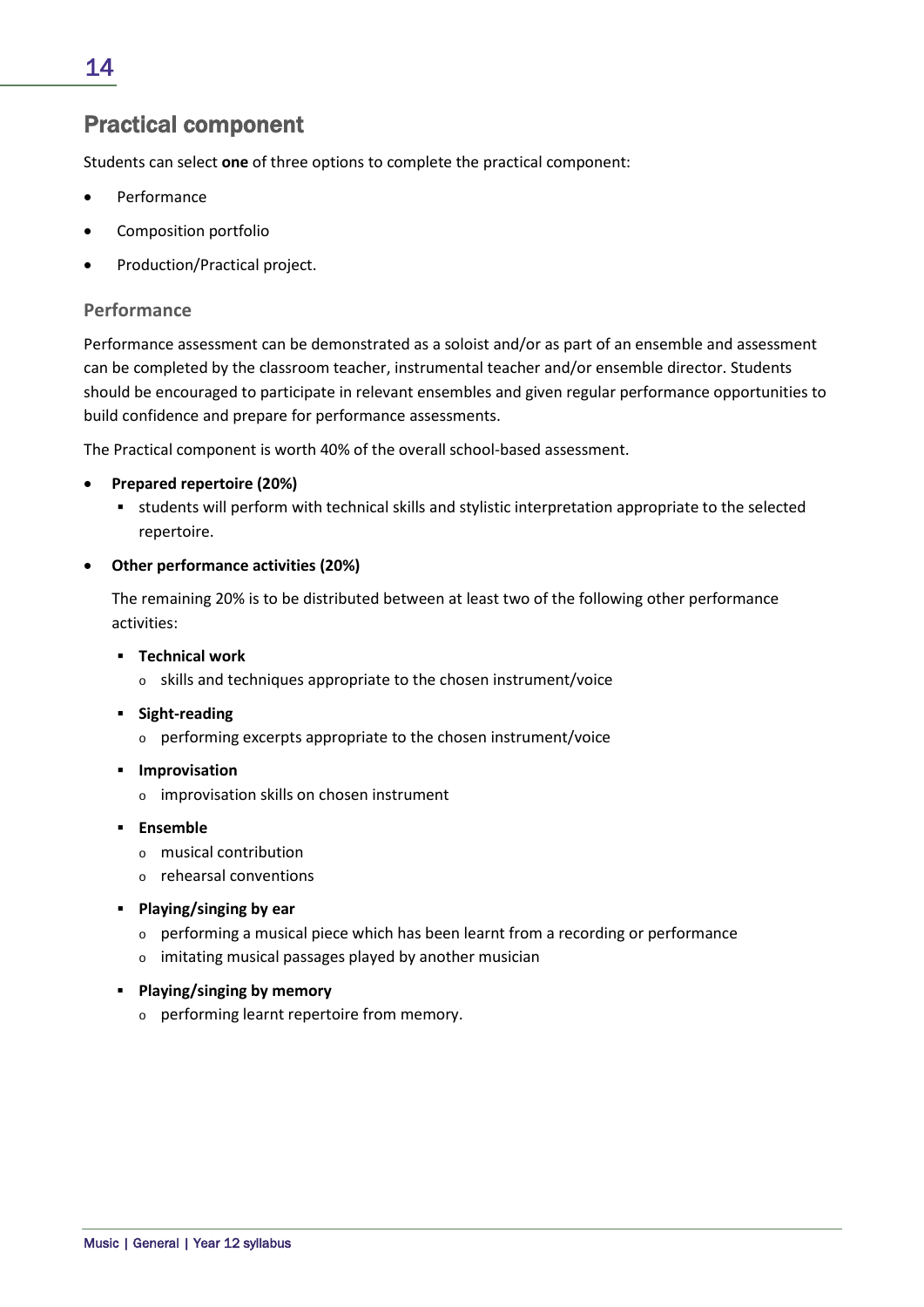### **Composition portfolio**

Composition students can either be tutored by the classroom teacher, or an external tutor/supervisor. A timetable, program of work and assessment outline is to be agreed to by the classroom teacher, composition tutor/supervisor and student to ensure appropriate standards and assessment requirements are met.

A composition portfolio should contain the following:

- a minimum of two contrasting pieces with a combined minimum performance time of 10 minutes
- pieces of varying length and style, written for different instruments and instrumental combinations
- scores and/or recordings of all works as appropriate
- an overview of each composition outlining the inspiration and influences behind them and an explanation of the generation and development of ideas. Any non-original material should be acknowledged.

### **Production/Practical project**

The production/practical project must be practically based. This could involve:

- composing/arranging based on research
- a performance activity based on research
- a practical activity, such as a musical theatre production, or project involving sound production and recording techniques.

If the project is to contain a written component, it cannot be purely research based and should include the following:

- a number of essay type responses or single documentation of the topic selected
- analysis of a work or a selected number of works in the style of the topic/context selected for study. The analysis should be detailed and reflect an understanding of the information documented in the written section
- at least one composition/arrangement in the style/context selected for study or a performance based activity which reflects the research and written section of the project.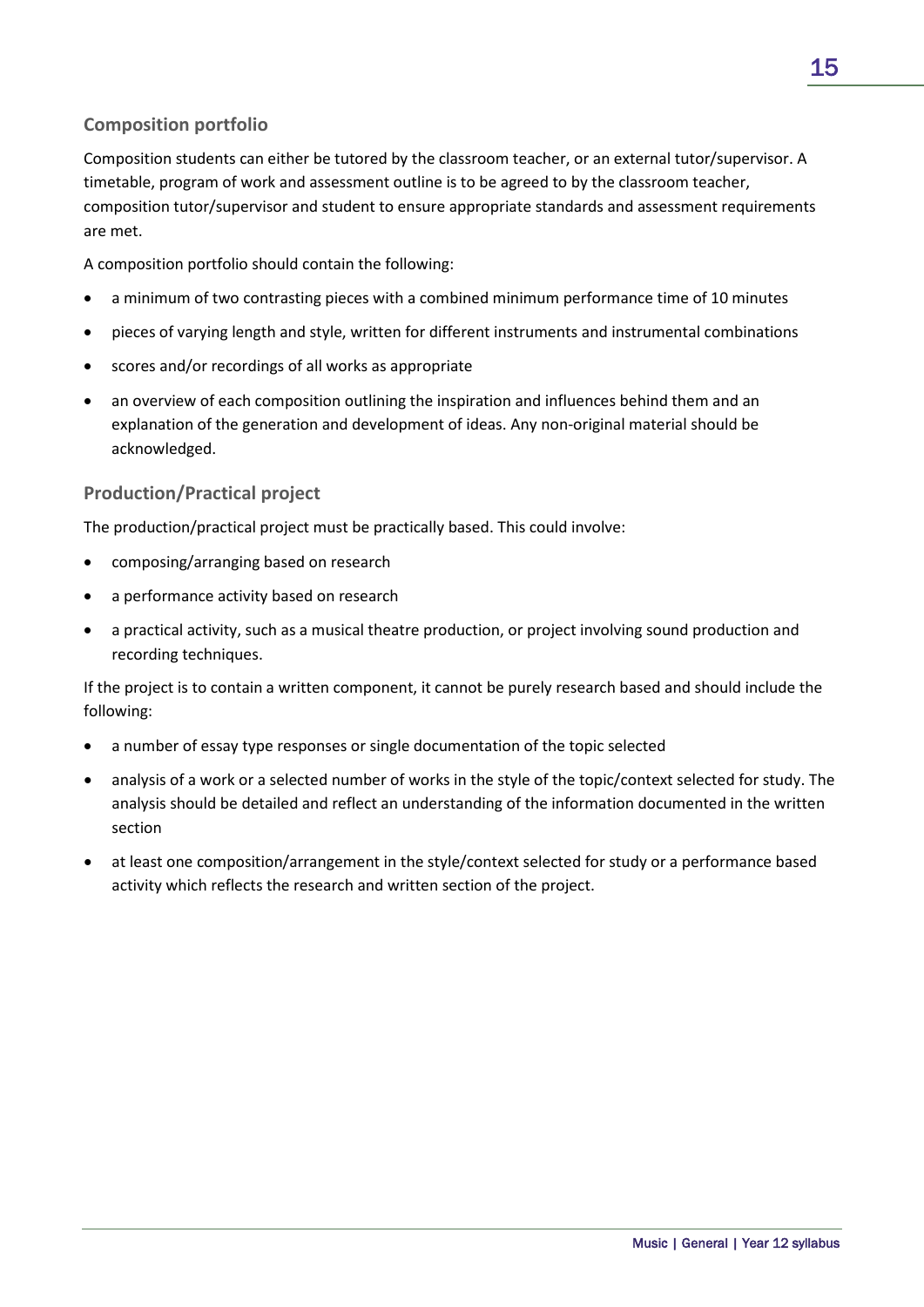## Unit 4

### Unit description

In this unit, students develop their skills, knowledge and understanding to listen to, compose, perform and analyse music. They develop aural and music literacy skills and learn how the elements of music can be applied when performing, composing and responding to music. Students learn about how music is created and performed, analysing musical works and exploring how social, cultural and historical factors shape music in the specific context selected for study.

Students develop skills, confidence and stylistic awareness to engage in music making as performers and audience members both individually and collaboratively.

### Suggested contexts

The selected context becomes the vehicle or framework through which the unit content is delivered. These suggested contexts could include Western Art Music, Jazz, Contemporary Music, Music Theatre, Music for Film and Television, World and Indigenous Musics or Music Technology.

### Unit content

This unit builds on the content covered in Unit 3.

This unit includes the knowledge, understandings and skills described below.

### **Aural and theory**

### **Practical vocal exercises**

sight-singing using examples based on the aural skills outlined in this unit.

### **Rhythm and duration**

simple metres for dictations, imitations, call and responses and discrepancies

 $\frac{2}{4}$ ,  $\frac{3}{4}$ ,  $\frac{4}{4}$  or C

• compound metres for dictations, imitations, call and responses and discrepancies

 $\frac{6}{8}$ ,  $\frac{9}{8}$ ,  $\frac{12}{8}$ 

• simple metre rhythms for dictations, imitations, call and responses and discrepancies derived from

$$
\mathsf{S}_1, \mathsf{S}_2, \mathsf{S}_3, \mathsf{S}_4, \mathsf{S}_5, \mathsf{S}_6, \mathsf{S}_7
$$

• simple metre rests for dictations, imitations, call and responses and discrepancies

$$
=,-,\xi^{\prime},\xi,\gamma
$$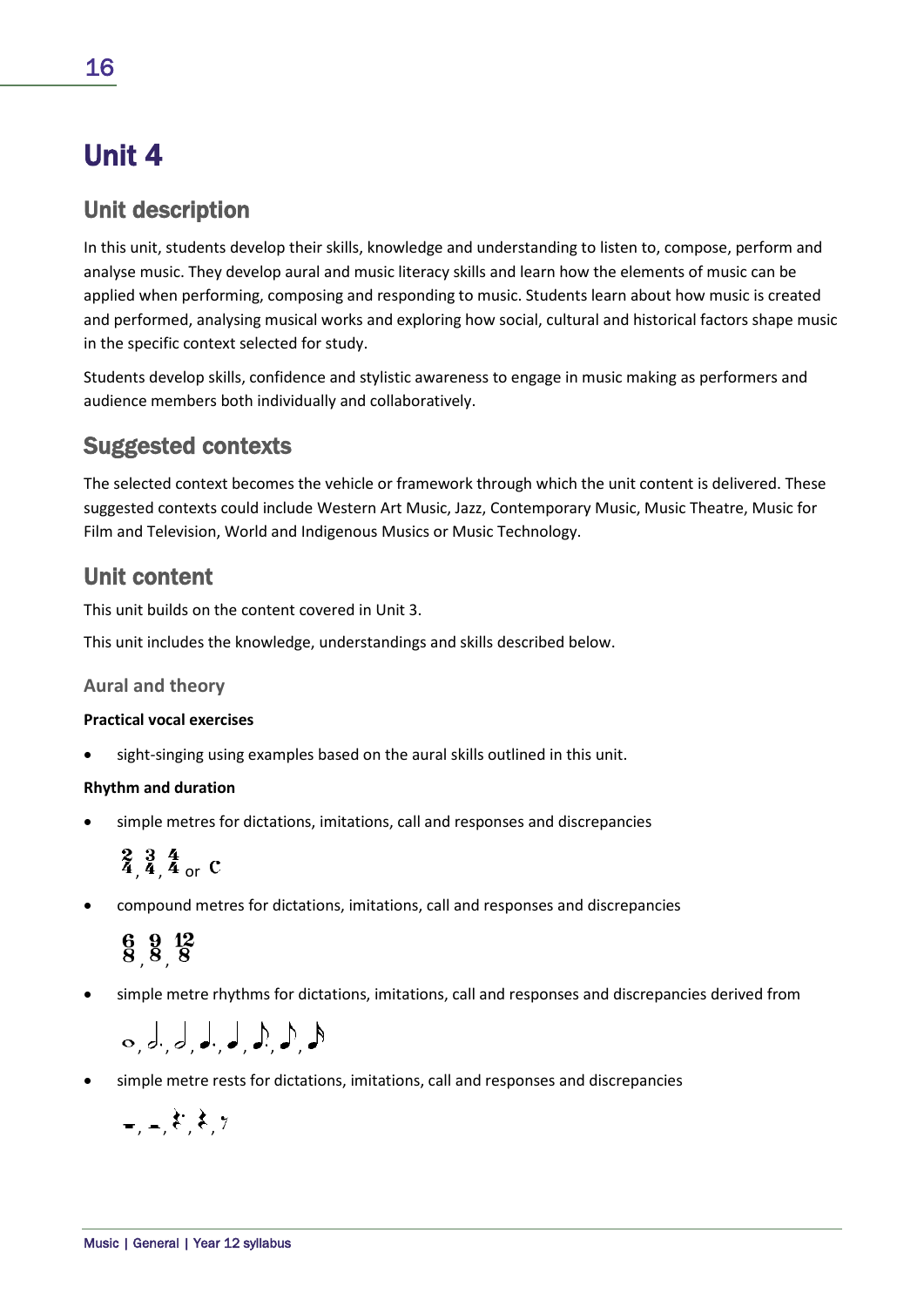• subdivisions of the crotchet beat in simple metres for dictations, imitations, call and responses and discrepancies



• compound metre rhythms for dictations, imitations, call and responses and discrepancies derived from

 $J, J, J, J, J, A$ 

• compound metre rests for dictations, imitations, call and responses and discrepancies

 $\frac{1}{2}$  ,  $\frac{1}{2}$  ,  $\frac{1}{2}$ 

• subdivisions of the dotted crotchet beat in compound metres for dictations, imitations, call and responses and discrepancies



- anacrusis/upbeat/pick-up
- ostinato/riff
- ties
- syncopation
- correct grouping of rhythms and rests within the bar
- rhythmic dictation
	- up to 8 bars
- rhythmic discrepancies
	- rhythm (including time signature)
	- at least two rhythmic discrepancies in a short musical example.

### **Pitch – melody, harmony and tonality**

- scales
	- **•** treble and bass clef, ascending and descending
	- **EXEGGS** key signatures up to two sharps and two flats
	- major pentatonic, minor pentatonic, major, natural minor, harmonic minor, melodic minor, chromatic
- intervals
	- diatonic, melodic and harmonic, ascending and descending, within an octave
		- o major, minor, perfect
- melodic dictation
	- up to 8 bars, in treble and bass clef, starting note and rhythm may be given
	- **EXECT:** key signatures up to two sharps and two flats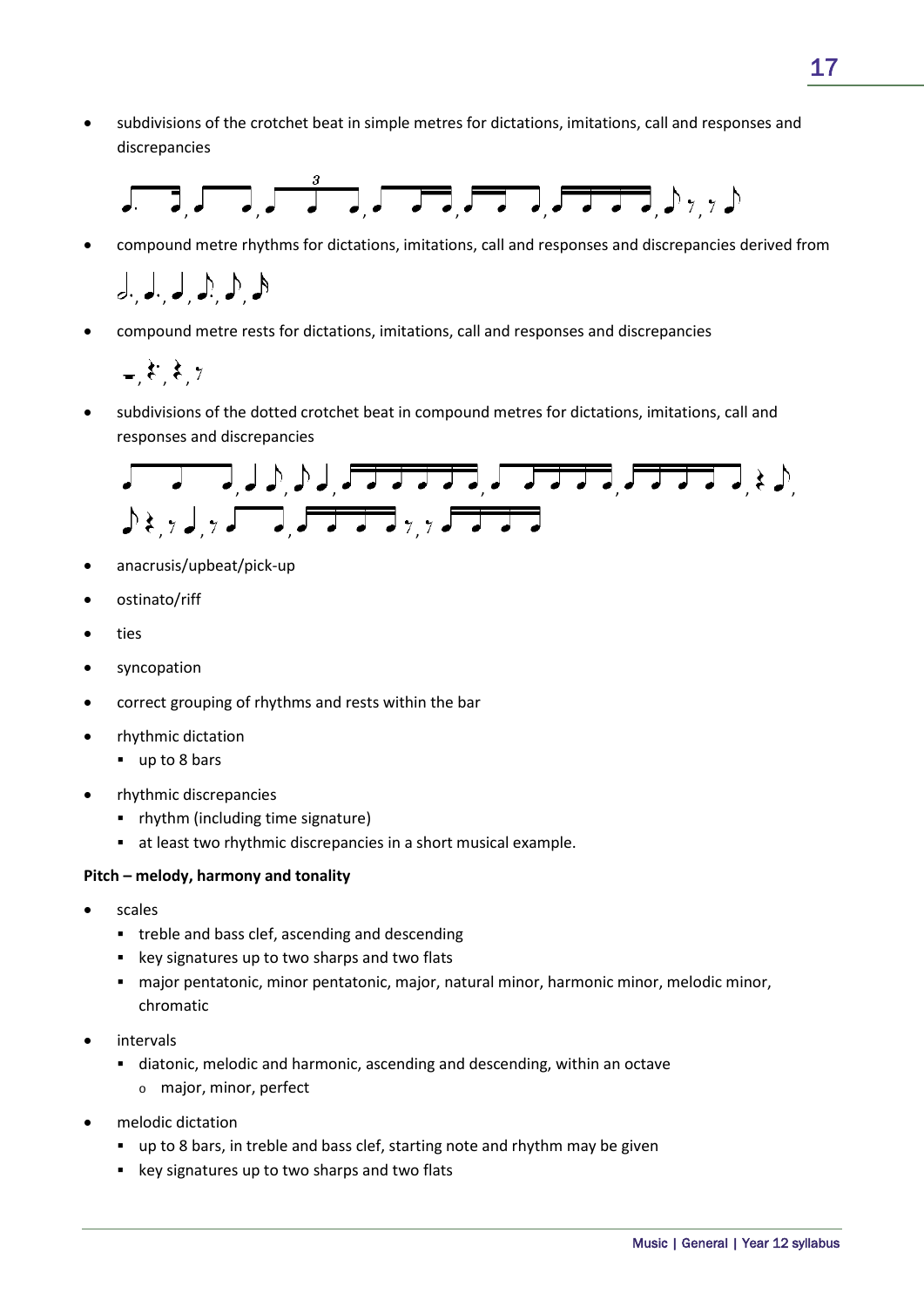### 18

- pitch discrepancies
	- at least two pitch discrepancies in a short musical example
- tonal qualities
	- specific to scales listed
- modulation
	- to the relative major or minor
	- to the dominant
- chords
	- key signatures up to two sharps and two flats in major and minor keys
	- **•** root position
		- $\circ$  major, minor, diminished, augmented, dominant 7<sup>th</sup>
	- **•** primary triads
		- o root position
	- **secondary triads** 
		- o root position
		- $\circ$  ii and vi in major keys
- chord progressions
	- 4–8 bars, key signatures up to two sharps and flats
	- Roman numerals and chord names where appropriate
		- o Roman numerals
			- − major: I, ii, IV, V, V7 and vi
			- − minor: i, iv, V, V7 and VI
		- o chord names (as shown in C tonalities)
			- − major: C, F, G, G7 and Am
			- $−$  minor: Am, Dm, E, E<sup>7</sup> and F
- cadences as appropriate to context
	- perfect (V-I), plagal (IV-I), interrupted (V-vi), imperfect (I-V).

### **Tempo**

- terminology/symbol for tempo (to be used in conjunction with context-specific terminology)
	- fast (*allegro*), moderate (*moderato*, *andante*), slow (*adagio*)
- devices for altering tempo
	- pause, *rubato, ritardando/rallentando, ritenuto, accelerando, a tempo.*

### **Expressive elements**

- terminology/symbol for dynamics
	- very soft/*pianissimo (pp),* soft/*piano (p),* moderately soft/*mezzo piano (mp),* moderately loud/*mezzo forte (mf),* loud/*forte (f),* very loud/*fortissimo (ff)*
- terminology/symbol for changes in intensity of sound
	- *decrescendo (decresc.), diminuendo (dim.), crescendo (cresc.)*
- terminology/symbol for articulations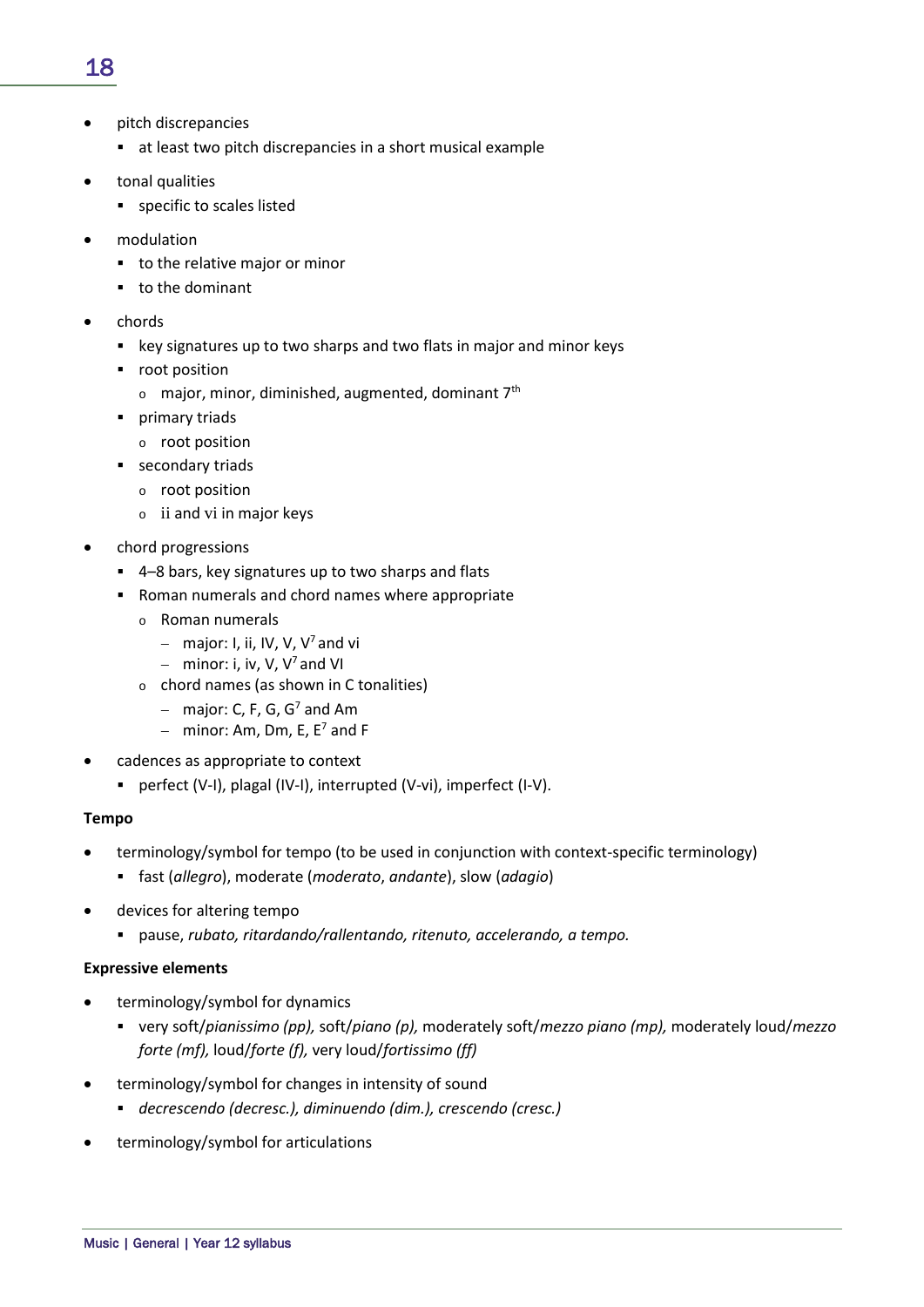• smooth and connected/*legato*, short and detached/*staccato*, accent, strong, sudden accent/*sforzando (sfz)*.

### **Texture**

unison/single line, homophonic/melody with accompaniment, canon, polyphonic/multi-voice.

### **Form/structure**

- forms as listed below to be studied as appropriate to selected context
	- binary/AB, ternary/AABA (popular song form), rondo/ABACA, theme and variations, 12-bar blues
- signs/symbols
	- bar line, double bar lines, final bar line, repeat signs,  $1^{st}$  and  $2^{nd}$  time bars
	- pause, *coda, fine, D.C al fine, D.C al coda, dal segno*
- compositional devices
	- ostinato/riff
	- pedal
	- **sequence**
	- call and response
	- **·** imitation.

### **Timbre**

### Instruments

- identification and description of tonal qualities
	- **string** 
		- o violin, viola, cello, double bass, harp
	- woodwind
		- o flute, clarinet, saxophone (alto and tenor), bassoon
	- **u** brass
		- o trumpet, French horn, trombone, tuba
	- **•** percussion
		- $\circ$  timpani, snare drum, bass drum, crash cymbals, suspended cymbals, triangle, tambourine, shaker, xylophone, glockenspiel, wind chimes, drum kit
	- **guitar** 
		- o acoustic guitar, electric guitar, electric bass guitar
	- keyboard
		- o piano, electronic piano, synthesiser
	- **voice** 
		- o female (soprano, alto), male (tenor, bass)
	- didgeridoo, claves/clapping sticks
	- solo, group/ensemble.

### **Aural and visual analysis**

- aural and visual analysis of music extracts related to the selected context
- identification from a short musical excerpt, the elements of music as specified in the aural and theory content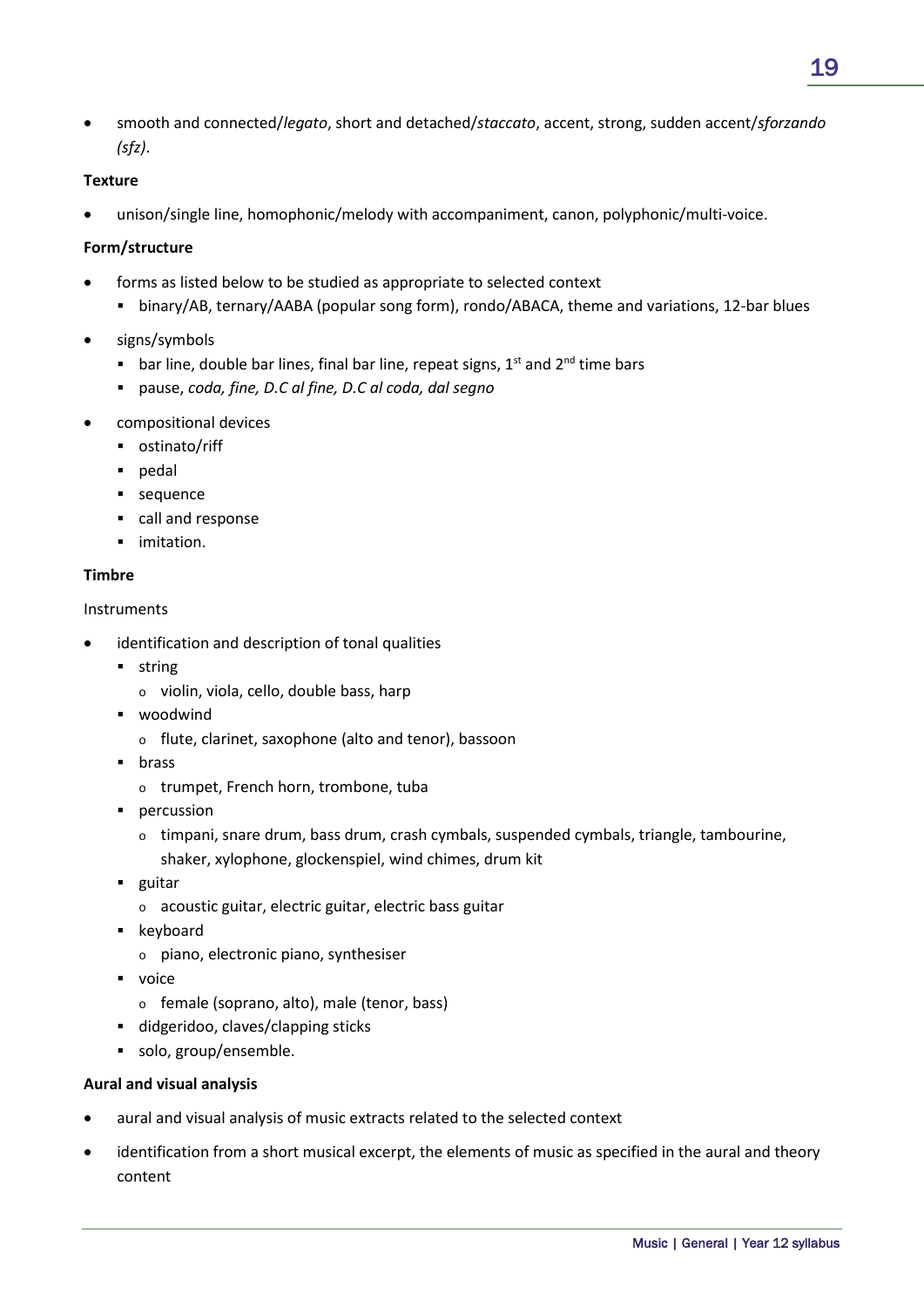- number of instruments and/or voices
- type of instruments and/or voices
- **netre**
- genre/style/era/period
- suitable tempo indications
- **t** tonality
- **textural features**
- $-$  form
- **•** rhythmic, melodic and harmonic elements
- suitable dynamics
- appropriate articulations
- compositional devices
- **EXECUTE:** instrumental timbres and colouristic effects.

### **Additional theory**

- knowledge and function of treble and bass clef
- notes and letter names, including leger lines, in treble and bass clef
- key signatures up to four sharps and four flats
- accidentals
	- sharps, flats, naturals
- enharmonic note equivalents
- scales
	- treble and bass clef, ascending and descending, keys up to four sharps and four flats
		- o major pentatonic, major, natural minor, minor pentatonic, harmonic minor, melodic minor, blues, chromatic
- modes
	- **•** treble and bass clef, ascending and descending
		- o ionian (major), dorian, mixolydian, aeolian (natural minor)
- scale structure and patterns
- scale degree numbers and/or *sol-fa* names
- all technical names of the scale degrees
- intervals
	- treble and bass clef, diatonic, within an octave, ascending and descending
		- o major, minor, perfect
- chords/chord progressions/chord analysis
	- major and minor key signatures up to four sharps and four flats
	- **treble and bass clef**
	- **•** root position (block) and arpeggios (broken)  $\circ$  major triad, minor triad, dominant 7<sup>th</sup>, diminished, augmented
	- **•** primary triads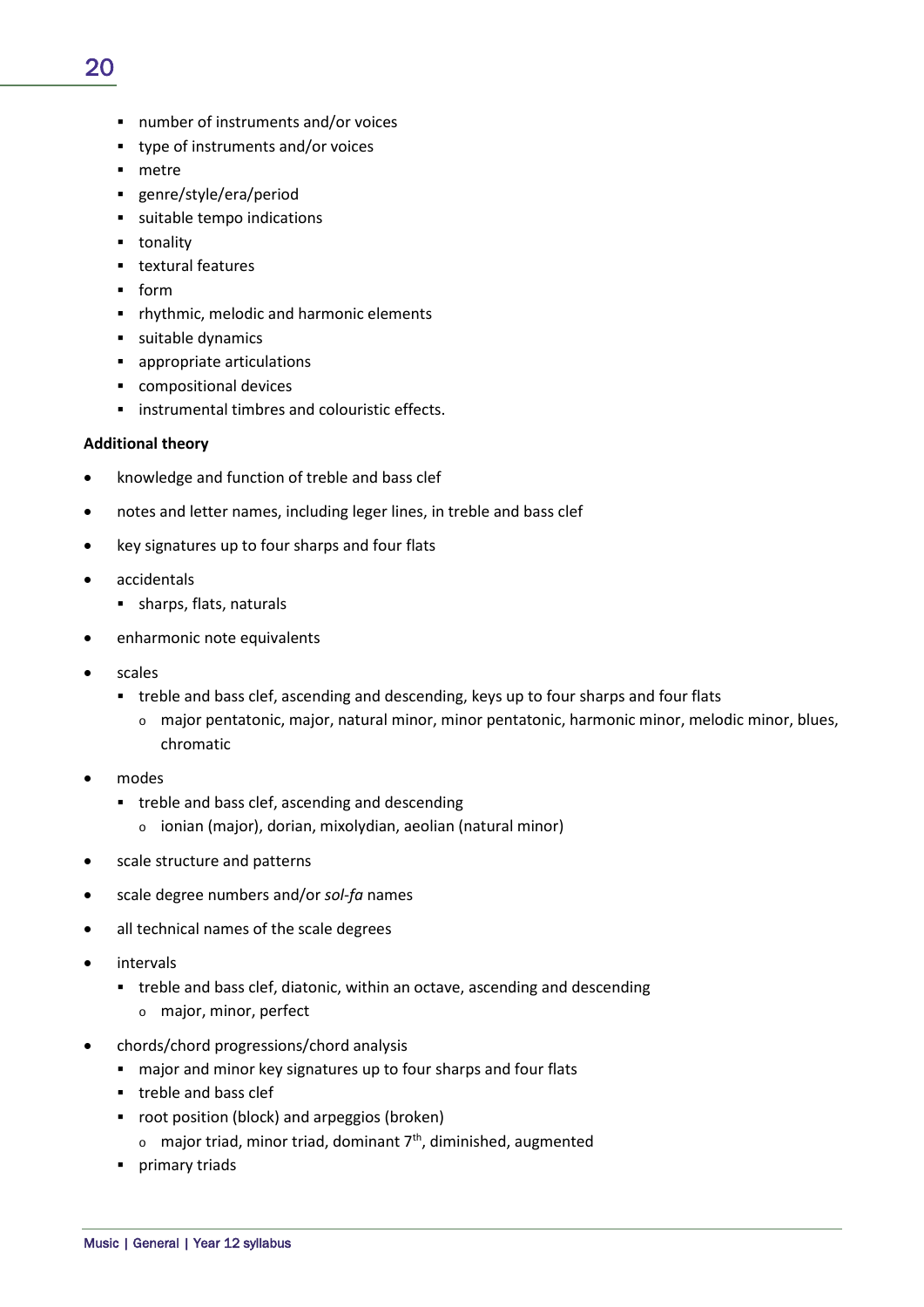- o root position, first inversion and second inversion
- **secondary triads** 
	- o root position, first inversion and second inversion
	- o chords ii and vi in major keys and VI in minor keys
- basic 12-bar blues progression using primary triads in major keys
- cadences as appropriate to context
	- o perfect, plagal, interrupted, imperfect
- accents, articulations and ornamentations

 $\int_{0}^{1}$ 

- timbre
	- **·** instrument
		- o identification, purpose, physical features
		- o where it is used
		- o how it is played
		- o description of tonal qualities
		- o playing techniques.

### **Composing and arranging**

Compositions and arrangements based on the chosen style, encompassing the elements of music as specified in the Theory content.

### **Melody writing**

- from a given motif
- for a given rhythmic pattern
- for a given chord structure
- for given or original lyrics
- context/style-specific melodic compositions using appropriate tonalities, scales and notation.

### **Harmonisation**

- analysing a given score comprised of up to four instruments/parts
- harmonising given melodies at phrase endings or cadence points
- harmonising given melodies using root position, first inversion and second inversion chords.

### **Accompaniment writing**

- identifying and analysing different accompaniment styles
- creating an appropriate accompaniment pattern for a given or original melody
- writing a second part (counter melody/descant/harmony part) to a given or original melody.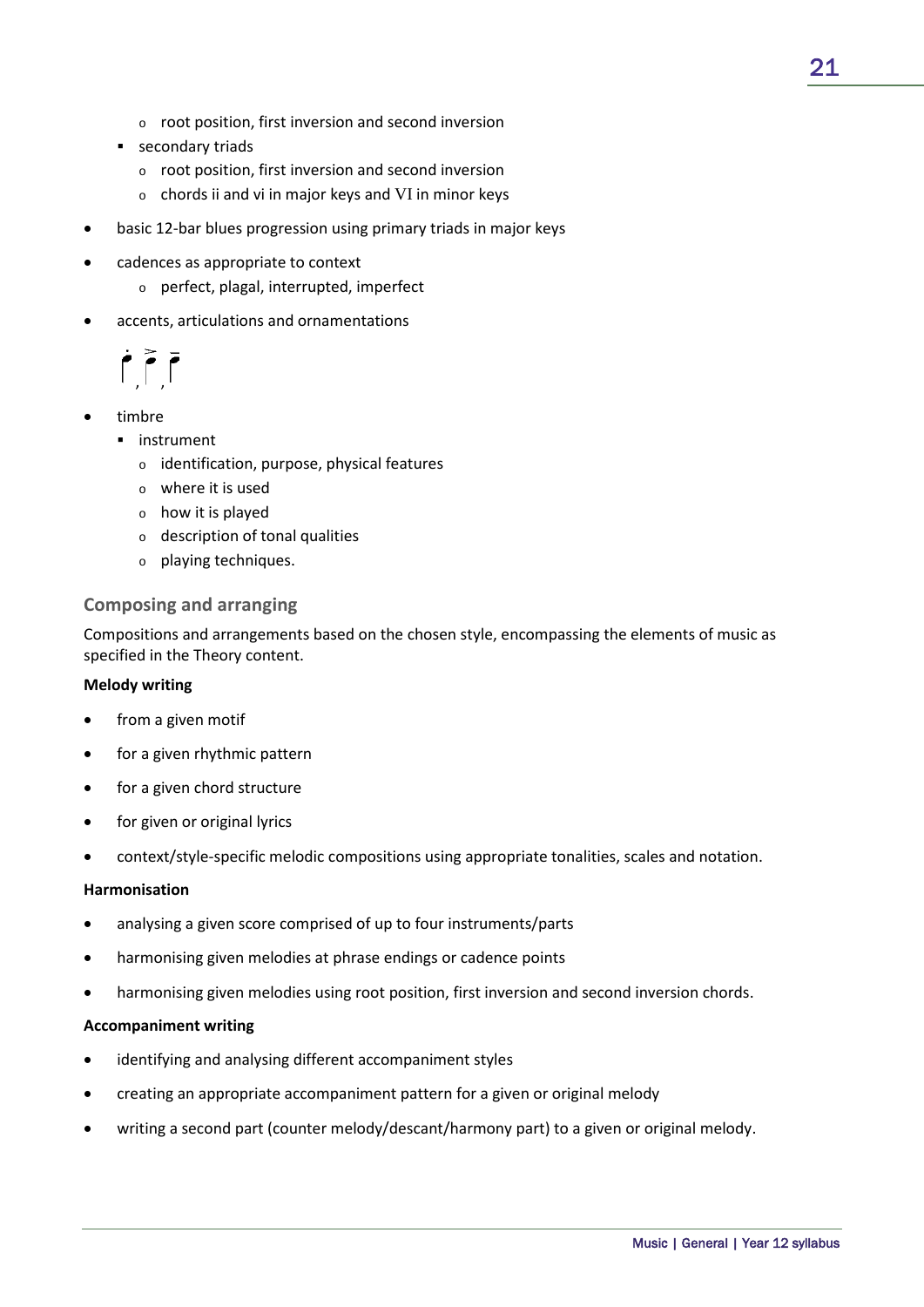### **Arranging**

- arranging and transposing using treble and bass clef, and B flat and E flat instruments
- identifying, analysing and realising instrumental devices and techniques for up to four instruments/voices
- arranging from a given lead sheet and/or piano score for a specified ensemble
- creating, generating and manipulating sounds and sound qualities using available technology.

### **Form-based compositions**

- composing for solo voice or instrument or small ensemble using either binary (AB) or ternary/song form (ABA/AABA), rondo (ABACA), theme and variations or basic 12-bar blues
- composing context/style specific compositions using appropriate scales, tonalities and notation.

### **Investigation and analysis**

### **Context**

- examination of the main characteristics and features of the context/culture, genre/style or era/period selected for study
- visual and aural analysis of representative works in the chosen context
	- at least two works must be studied, by different composers/performers, representing different stages/styles of development in the selected context
- analysis of social, cultural, economic, historic, political, technological and musical influences.

### **Composers/arrangers/performers**

- identification of prominent composers/arrangers/performers and analysis of their contributions to the development of a style/genre and context over an appropriate range of eras/periods of development
- comparisons between prominent composers/arrangers/performers of the context in the same era/period and other eras/periods of development
- influences upon prominent composers/arrangers/performers
- influential works, performances and/or recordings.

### **Musical characteristics**

- identification and analysis of important and defining musical characteristics and compositional techniques
- instrumentation/orchestration, instrumental/vocal techniques appropriate to the context
- stylistic/contextual characteristics and performance conventions
- use of context-appropriate notation and terminology.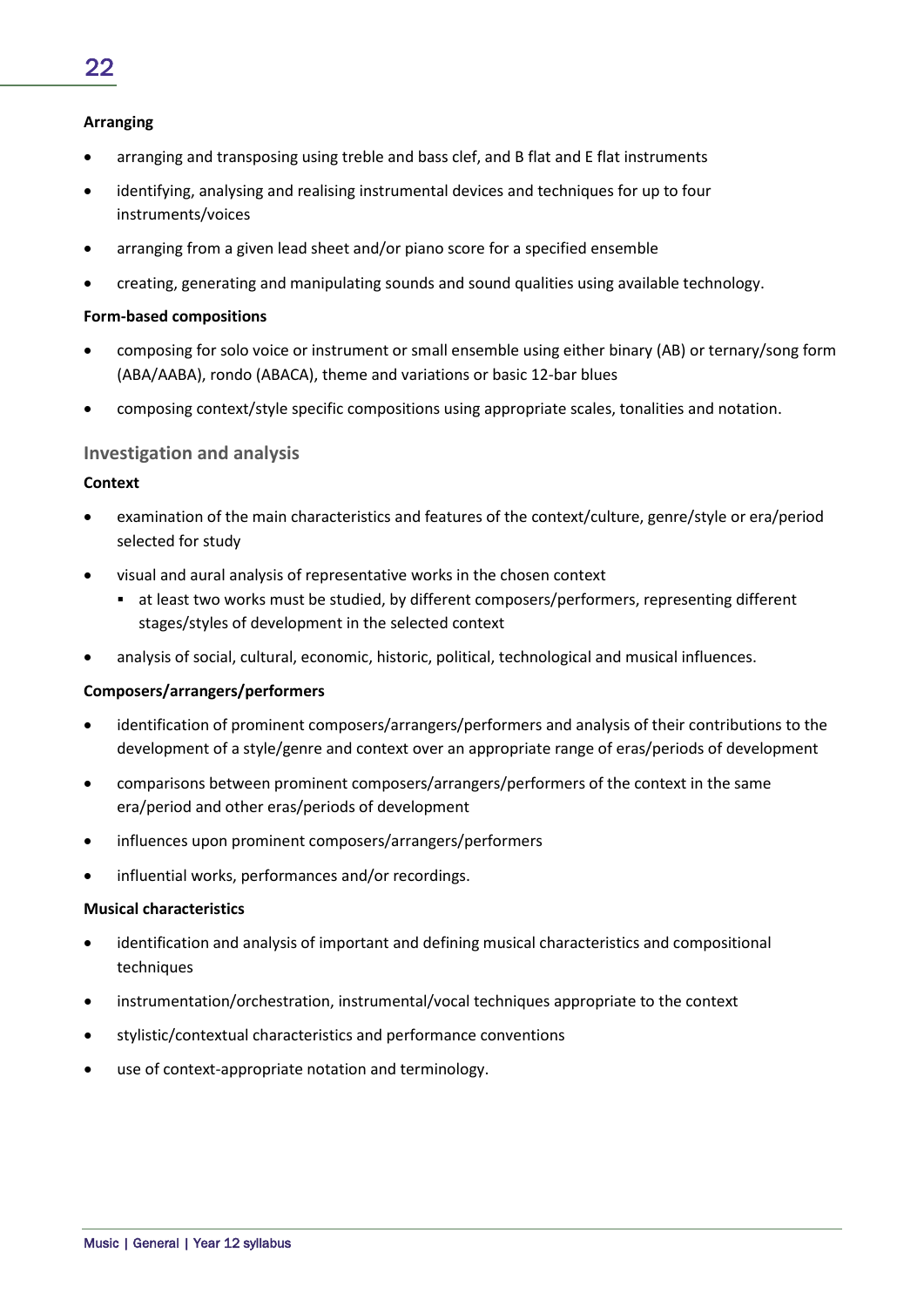### Practical component

Students can select **one** of three options to complete the practical component:

- **Performance**
- Composition portfolio
- Production/Practical project.

### **Performance**

Performance assessment can be demonstrated as a soloist and/or as part of an ensemble and assessment can be completed by the classroom teacher, instrumental teacher and/or ensemble director. Students should be encouraged to participate in relevant ensembles and given regular performance opportunities to build confidence and prepare for performance assessments.

The Practical component is worth 40% of the overall school-based assessment.

### • **Prepared repertoire (20%)**

 students will perform with technical skills and stylistic interpretation appropriate to the selected repertoire.

### • **Other performance activities (20%)**

The remaining 20% is to be distributed between at least two of the following other performance activities:

- **Technical work**
	- o skills and techniques appropriate to the chosen instrument/voice
- **Fight-reading** 
	- o performing excerpts appropriate to the chosen instrument/voice
- **F** Improvisation
	- o improvisation skills on chosen instrument
- **Ensemble**
	- o musical contribution
	- o rehearsal conventions
- **Playing/singing by ear**
	- $\circ$  performing a musical piece which has been learnt from a recording or performance
	- o imitating musical passages played by another musician
- **Playing/singing by memory**
	- o performing learnt repertoire from memory.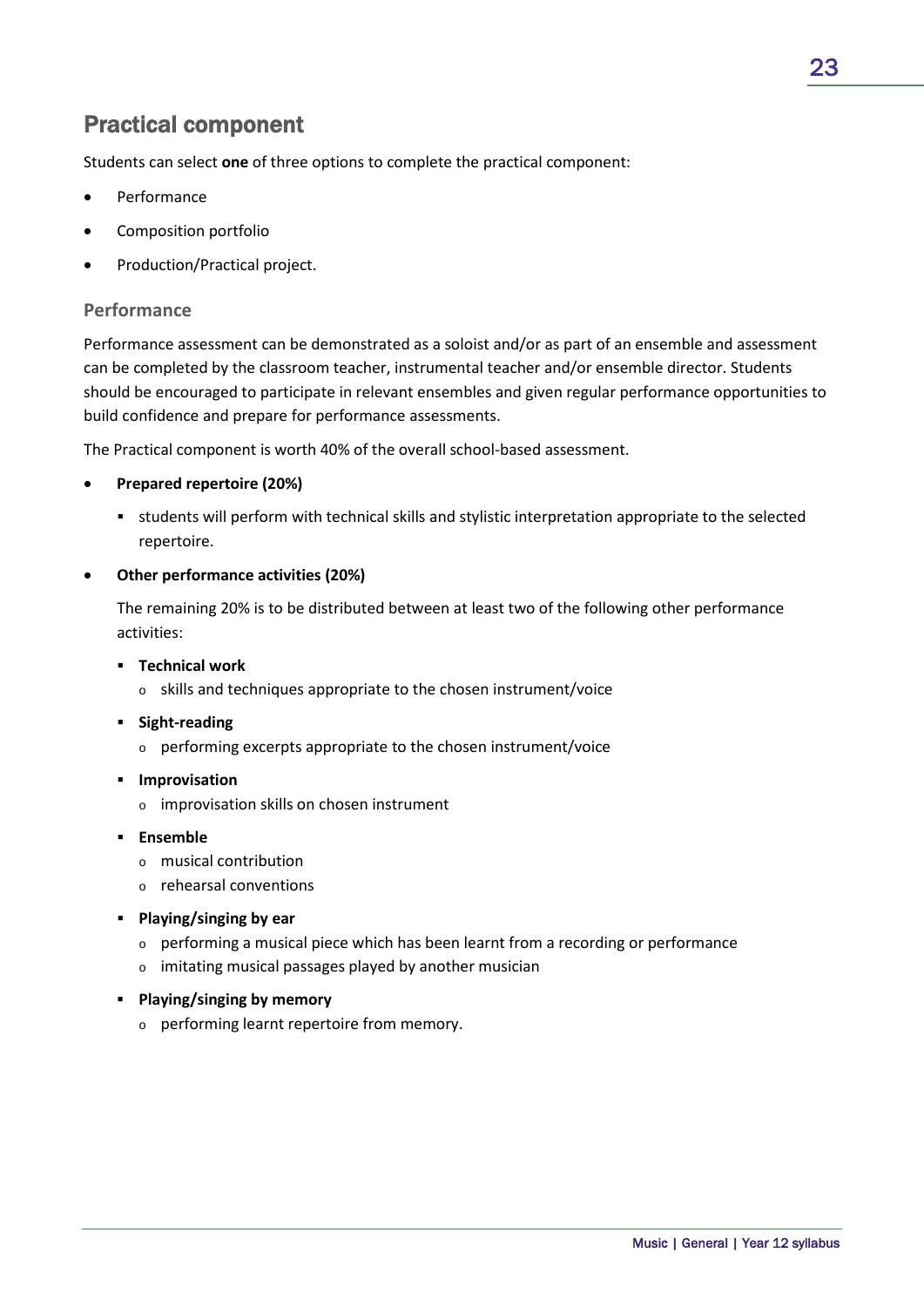### **Composition portfolio**

Composition students can either be tutored by the classroom teacher, or an external tutor/supervisor. A timetable, program of work and assessment outline is to be agreed to by the classroom teacher, composition tutor/supervisor and student to ensure appropriate standards and assessment requirements are met.

A composition portfolio should contain the following:

- a minimum of two contrasting pieces with a combined minimum performance time of 10 minutes
- pieces of varying length and style, written for different instruments and instrumental combinations
- scores and/or recordings of all works as appropriate
- an overview of each composition outlining the inspiration and influences behind them and an explanation of the generation and development of ideas. Any non-original material should be acknowledged.

### **Production/Practical project**

The production/practical project must be practically based. This could involve:

- composing/arranging based on research
- a performance activity based on research
- a practical activity, such as a musical theatre production, or project involving sound production and recording techniques.

If the project is to contain a written component, it cannot be purely research based and should include the following:

- a number of essay type responses or single documentation of the topic selected
- analysis of a work or a selected number of works in the style of the topic/context selected for study. The analysis should be detailed and reflect an understanding of the information documented in the written section
- at least one composition/arrangement in the style/context selected for study or a performance based activity which reflects the research and written section of the project.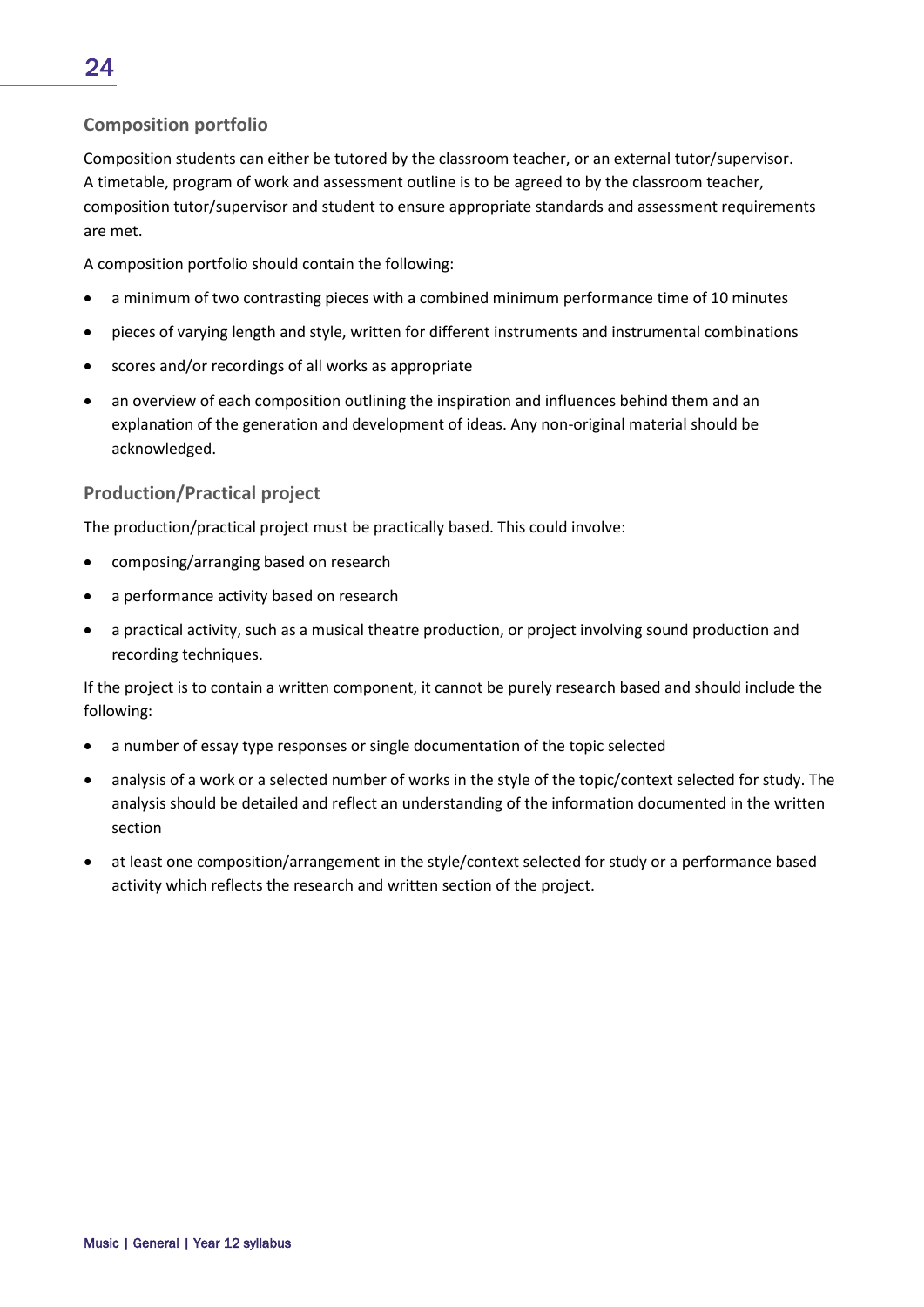## School-based assessment

The Western Australian Certificate of Education (WACE) Manual contains essential information on principles, policies and procedures for school-based assessment that needs to be read in conjunction with this syllabus.

Teachers design school-based assessment tasks to meet the needs of students. The table below provides details of the assessment types for the Music General Year 12 syllabus and the weighting for each assessment type.

### **Assessment table – Year 12: Practical component**

| <b>Type of assessment</b>                                                                                                                                                                     |     | Weighting |
|-----------------------------------------------------------------------------------------------------------------------------------------------------------------------------------------------|-----|-----------|
| Performance                                                                                                                                                                                   |     |           |
| <b>Prepared repertoire</b>                                                                                                                                                                    |     |           |
| Students will perform with technical skills and stylistic interpretation appropriate to the selected<br>repertoire.                                                                           | 20% |           |
| Performance assessment can be demonstrated as a soloist and/or as part of an ensemble.                                                                                                        |     |           |
| Assessment can be completed by the classroom teacher, instrumental teacher and/or ensemble<br>director.                                                                                       |     | 40%       |
| Other performance activities                                                                                                                                                                  |     |           |
| Students will perform at least two of the following; technical work, sight-reading, improvisation,<br>playing/singing by ear, playing/singing from memory, performing as part of an ensemble. | 20% |           |
| Assessment can be completed as class-based tasks, and/or with input from instrumental teachers<br>and/or ensemble directors.                                                                  |     |           |

**Composition portfolio** Students must compose a minimum of two original pieces with a combined minimum performance time of 10 minutes. The pieces should vary in length and style and be written for different instruments/voices and instrumental/vocal combinations. 40%

**OR**

| <b>Production/Practical project</b>                                                                                 |     |
|---------------------------------------------------------------------------------------------------------------------|-----|
| The production/practical project is to be practically based and cannot be purely research based. Documentation      | 40% |
| must include evidence of analysis and at least one composition/arrangement in the style/context selected for study, |     |
| or a performance based activity which reflects the research and written section of the project.                     |     |
|                                                                                                                     |     |

**OR**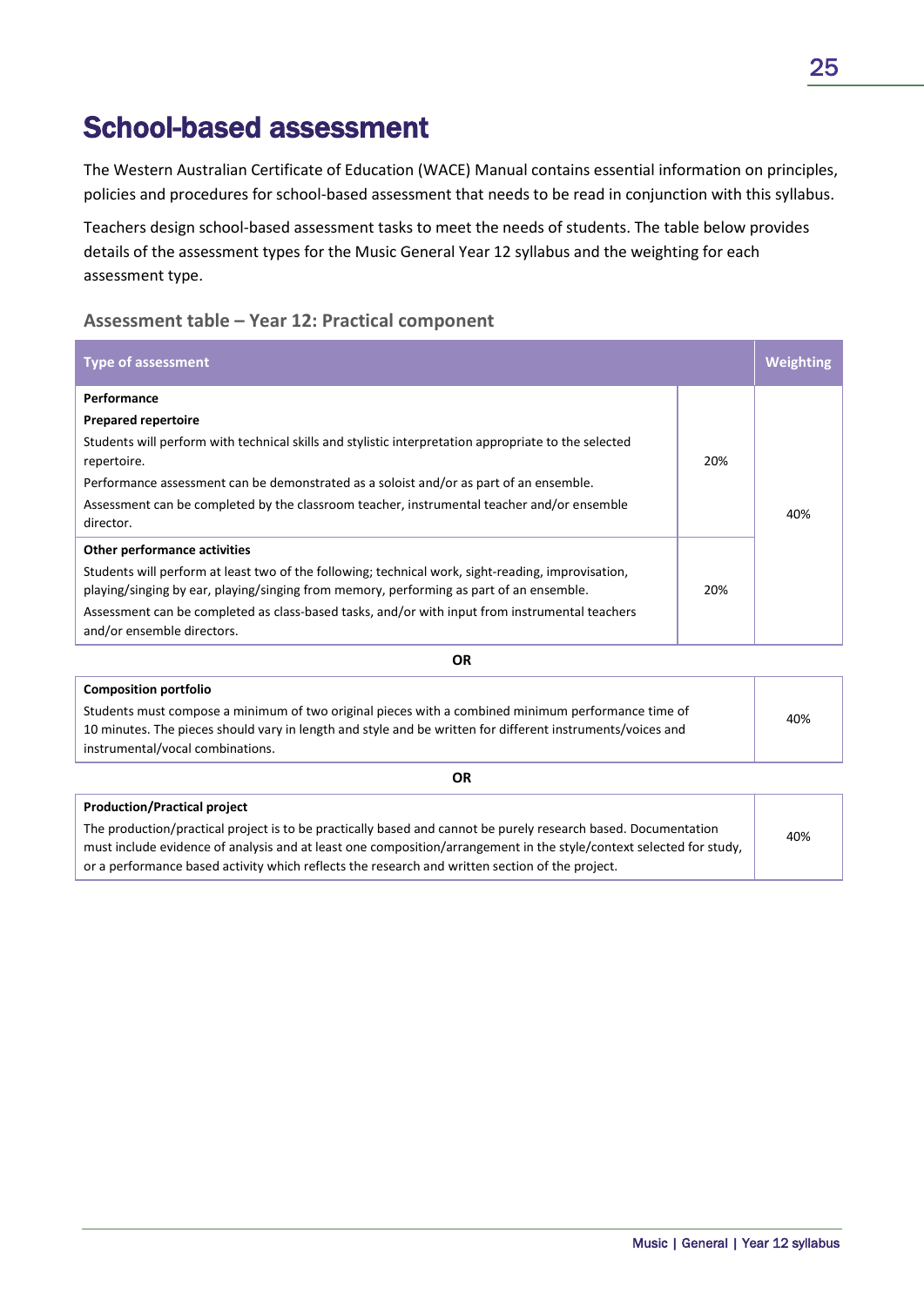### **Assessment table – Year 12: Written component**

| <b>Type of assessment</b>                                                                                                                                                                                                                                                                                                                                                                                                                                                                                                                                                                                                                                                                                                                                      |     | Weighting |
|----------------------------------------------------------------------------------------------------------------------------------------------------------------------------------------------------------------------------------------------------------------------------------------------------------------------------------------------------------------------------------------------------------------------------------------------------------------------------------------------------------------------------------------------------------------------------------------------------------------------------------------------------------------------------------------------------------------------------------------------------------------|-----|-----------|
| Aural and theory<br>Singing, listening, recognition, identification and analysis of music elements developing inner hearing<br>through aural-based activities. Types of evidence could include: recognition, identification and<br>notation of scales, intervals, chord progressions, modulations, rhythmic dictations, pitch dictations<br>(rhythm provided), melodic dictations, visual and aural analysis.<br>Application of theoretical knowledge and skills. Types of evidence could include: identification and<br>writing of scales, intervals, chords, harmonic analysis, harmonisation, transposition, identification of<br>form and structure, modulation, compositional devices, textural, timbral and instrumental/vocal<br>expressive techniques. | 16% |           |
| <b>Composing and arranging</b><br>Application of theoretical knowledge and skills related to composing/arranging music in a selected<br>context.<br>Types of evidence could include: melody writing, harmonisation, transposition, transcriptions,<br>orchestration, short arrangements, chart and accompaniment writing, guide-tone lines, solo writing,<br>rhythm section writing, composing a lead sheet, composing in a form/structure, style/genre, use of<br>textural, timbral and stylistically appropriate instrumental/vocal expressive techniques.                                                                                                                                                                                                   | 14% | 60%       |
| <b>Investigation and analysis</b><br>To be delivered through a selected context, such as; Western Art Music, Jazz, Contemporary Music,<br>Music Theatre, Music for Film and Television, World and Indigenous Musics or Music Technology.<br>Types of evidence could include: research, analysis, comparison and contrast of cultures, styles,<br>conventions and contextual knowledge, genres, representative works, composers, arrangers and<br>performers.                                                                                                                                                                                                                                                                                                   | 15% |           |
| <b>Externally set task</b><br>A written task or item or set of items of 50 minutes duration developed by the School Curriculum and<br>Standards Authority and administered by the school.                                                                                                                                                                                                                                                                                                                                                                                                                                                                                                                                                                      | 15% |           |

Teachers are required to use the assessment table to develop an assessment outline for the pair of units.

The assessment outline must:

- include a set of assessment tasks
- include a general description of each task
- indicate the unit content to be assessed
- indicate a weighting for each task and each assessment type
- include the approximate timing of each task (for example, the week the task is conducted, or the issue and submission dates for an extended task).

All assessment types must be included in the assessment outline at least twice with the exception of the externally set task which only occurs once.

The set of assessment tasks must provide a representative sampling of the content for Unit 3 and Unit 4. At least one of each task type in the written component; Aural and theory, Composing and arranging, Investigation and analysis is to be administered in class under test conditions.

Assessment tasks not administered under test/controlled conditions require appropriate validation/authentication processes.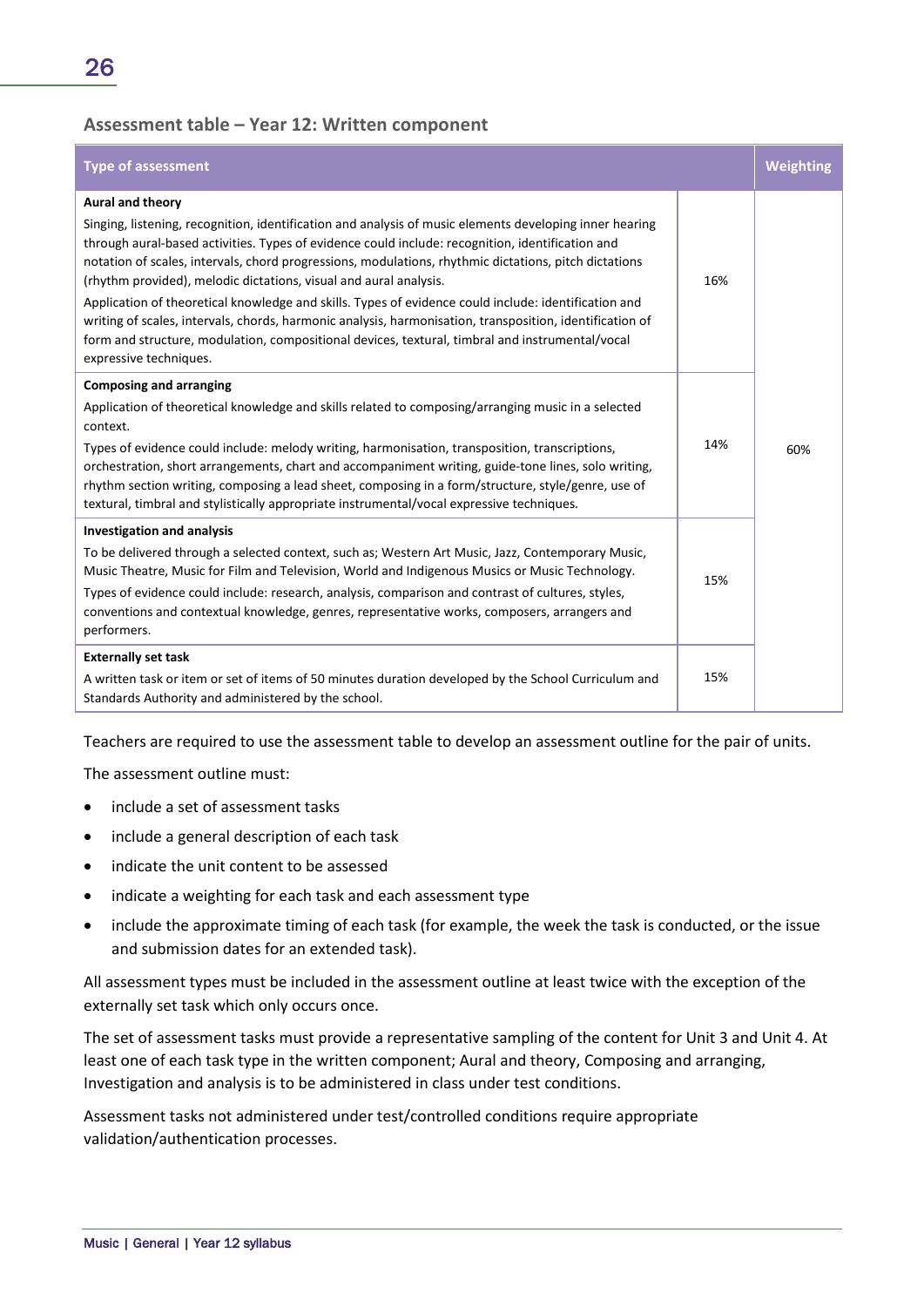Tasks completed as part of the Practical component, such as Performance based tasks, instrumental teacher reports, composition portfolios or practical project/productions are to be marked according to relevant and specific criteria/marking keys.

### Externally set task

All students enrolled in the Music General Year 12 course will complete the externally set task developed by the Authority. Schools are required to administer this task in Term 2 at a time prescribed by the Authority.

| <b>Time</b>    | 50 minutes                                                                                                                         |
|----------------|------------------------------------------------------------------------------------------------------------------------------------|
| Format         | Written                                                                                                                            |
|                | Conducted under invigilated conditions                                                                                             |
|                | Typically between two and five questions/items                                                                                     |
|                | Sound files to be downloaded from the Authority website to complete the aural component                                            |
| <b>Content</b> | The Authority informs schools during Term 3 of the previous year of the Unit 3 syllabus<br>content on which the task will be based |

**Externally set task design brief – Year 12**

Refer to the WACE Manual for further information.

### Grading

Schools report student achievement in terms of the following grades:

| Grade | <b>Interpretation</b>        |
|-------|------------------------------|
| A     | <b>Excellent achievement</b> |
| R     | High achievement             |
| C     | Satisfactory achievement     |
| ח     | Limited achievement          |
| F     | Very low achievement         |

The teacher prepares a ranked list and assigns the student a grade for the pair of units. The grade is based on the student's overall performance as judged by reference to a set of pre-determined standards. These standards are defined by grade descriptions and annotated work samples. The grade descriptions for the Music General Year 12 syllabus are provided in Appendix 1. They can also be accessed, together with annotated work samples, through the Guide to Grades link on the course page of the Authority website at www.scsa.wa.edu.au

To be assigned a grade, a student must have had the opportunity to complete the education program, including the assessment program (unless the school accepts that there are exceptional and justifiable circumstances).

Refer to the WACE Manual for further information about the use of a ranked list in the process of assigning grades.

27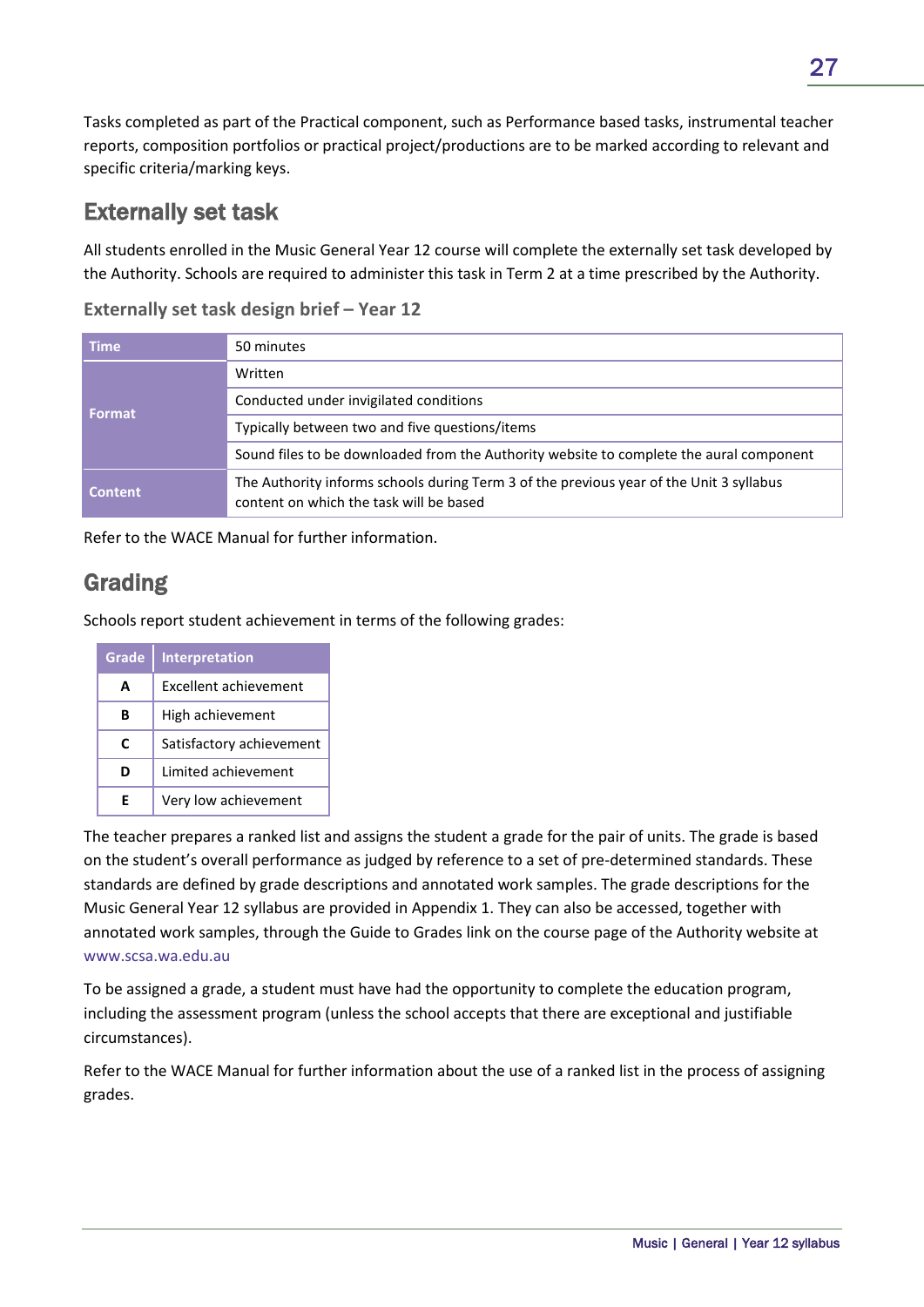## Appendix 1 – Grade descriptions Year 12

#### **Aural and theory**

Identifies and proficiently applies a range of music elements, concepts and processes, accurately and consistently relating sound to notation.

Selects, applies and combines music elements, demonstrating a consistent and accurate application of a broad range of theory skills.

### **Composing and arranging**

Creates well-planned and well-structured compositions and arrangements, effectively integrating the elements and conventions of music, replicating a variety of styles and/or frameworks or creating new and/or original works.

#### **Investigation and analysis**

Makes clear and comprehensive connections between cultural, social and historical factors and musical features, evaluating the influence of a broad range of contextual factors on the shaping of music and identifying effects of music on society.

Accurately identifies, classifies and compares musical works, providing articulate responses which identify significant features.

Accurately and effectively analyses musical works, both aurally and visually, identifying and evaluating the use and purpose of music elements within the composition, and providing detailed explanations of terms and devices.

#### **Performance**

Performs confidently, demonstrating excellent technique, style and expression.

Performs effectively as a soloist and/or as a member of an ensemble.

#### **Aural and theory**

Identifies and applies a range of music elements, concepts and processes, making occasional errors when relating sound to notation.

Selects, applies and combines music elements, demonstrating a mostly accurate application of a range of theory skills.

#### **Composing and arranging**

Plans and structures compositions and arrangements, competently integrating the elements and conventions of music, and appropriately replicating a variety of styles and/or frameworks to develop new ideas.

#### **Investigation and analysis**

Makes connections between cultural, social and historical factors and musical features, discussing the influence of a range of contextual factors on the shaping of music, and identifying some effects of music on society.

Identifies, classifies and compares musical works, identifying main features in mostly accurate responses. Analyses musical works both aurally and visually, identifying and explaining terms and devices and the use and purpose of music elements.

#### **Performance**

Performs with sound technique, and a sense of style and expression, recovering well from occasional errors.

Performs appropriately as a soloist and/or as a member of an ensemble.

**A**

**B**